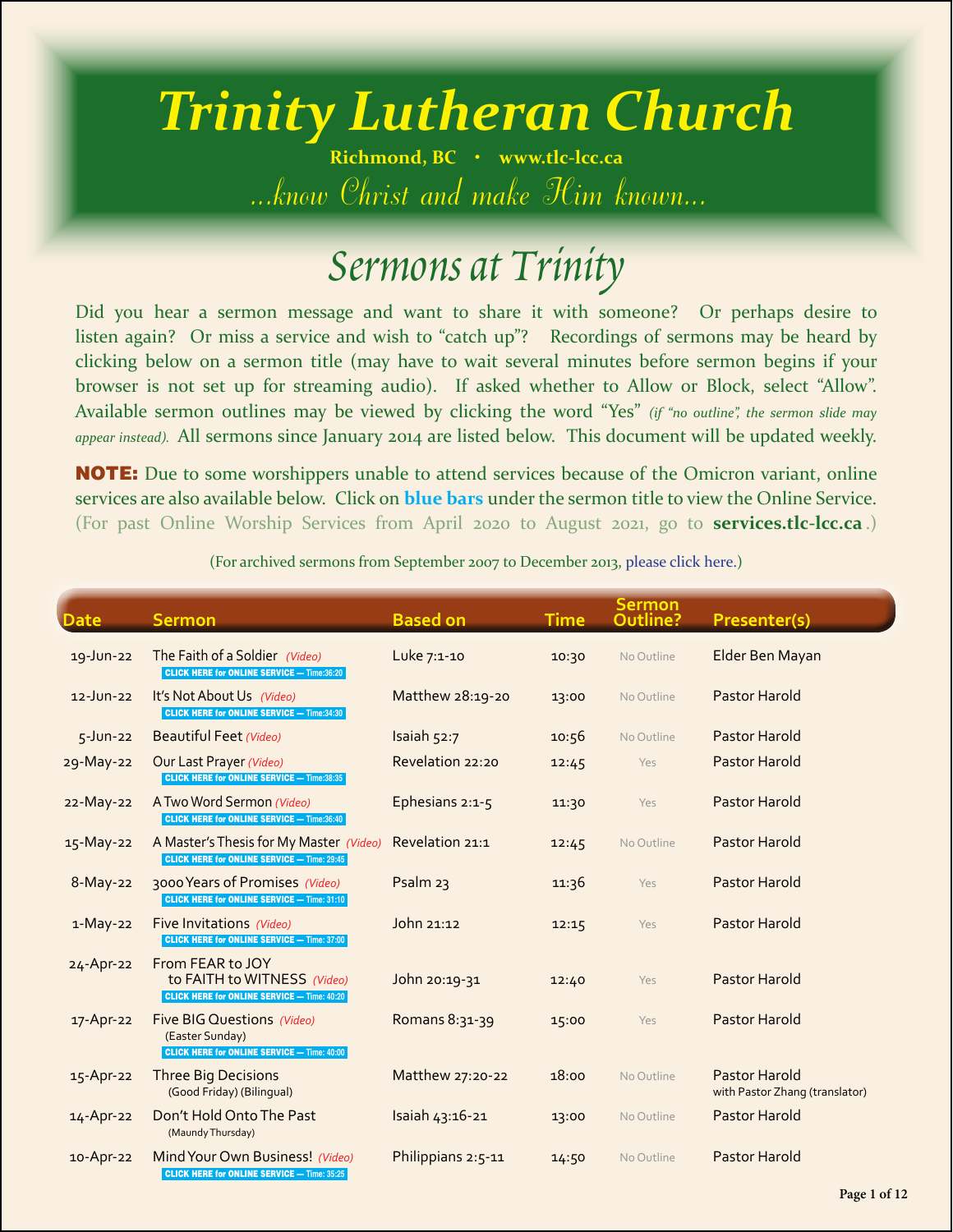| <b>Date</b>    | <b>Sermon</b>                                                                                 | <b>Based on</b>                                | <b>Time</b> | <b>Sermon</b><br>Outline? | Presenter(s)                                           |
|----------------|-----------------------------------------------------------------------------------------------|------------------------------------------------|-------------|---------------------------|--------------------------------------------------------|
| $3 - Apr - 22$ | Bent Out of Shape (Video)<br><b>CLICK HERE for ONLINE SERVICE - Time: 34:40</b>               | Luke 13:10-17                                  | 12:30       | Yes                       | Pastor Harold                                          |
| 27-Mar-22      | Our Prodigal God<br><b>CLICK HERE for ONLINE SERVICE - Time: 37:30</b>                        | Luke 15:11-22                                  | 13:49       | Yes                       | Pastor Harold                                          |
| 20-Mar-22      | Who Is To Blame? (Video)<br><b>CLICK HERE for ONLINE SERVICE - Time: 35:00</b>                | Luke 13:1-9                                    | 12:30       | Yes                       | Pastor Harold                                          |
| 13-Mar-22      | Dry Bones (Video)<br><b>CLICK HERE for ONLINE SERVICE - Time: 36:02</b>                       | Ezekiel 37:1-14                                | 12:50       | Yes                       | Pastor Harold                                          |
| $6$ -Mar-22    | Jesus Gets It (Video)<br><b>CLICK HERE for ONLINE SERVICE - Time: 36:30</b>                   | Hebrews 3:1; 4:15                              | 15:23       | No Outline                | Pastor Harold                                          |
| 27-Feb-22      | Ups and Downs (Video)<br><b>CLICK HERE for ONLINE SERVICE - Time: 35:41</b>                   | Luke 9:28-36 & Mark 9:2-9 11:34                |             | Yes                       | Pastor Harold                                          |
| 20-Feb-22      | A Discussion About Resurrection (Video)<br><b>CLICK HERE for ONLINE SERVICE - Time: 38:00</b> | 1 Corinthians 15:35-42                         | 12:57       | <b>Story Sermon</b>       | Pastor Harold                                          |
| 13-Feb-22      | Hanging by a Thread (Video)<br><b>CLICK HERE for ONLINE SERVICE - Time: 36:00</b>             | Job 7:1-8 & 1 Corinthians 15:20 12:14          |             | Yes                       | Pastor Harold                                          |
| $6$ -Feb-22    | Let Down Your Nets! (Video)<br><b>CLICK HERE for ONLINE SERVICE - Time: 38:25</b>             | Luke 5:1-11                                    | 13:16       | <b>Story Sermon</b>       | Pastor Harold                                          |
| 30-Jan-22      | Bragging & Boasting (Video)                                                                   | 1 Corinthians 1:26-31                          | 11:23       | Yes                       | Pastor Harold                                          |
| 23-Jan-22      | What's In It For Me? (Video)                                                                  | 1 Corinthians 12:26-27;<br>2 Corinthians 12:9  | 12:50       | Yes                       | Pastor Harold                                          |
| $16$ -Jan-22   | We Must Obey God Rather Than Man (Video) Acts 5:29                                            |                                                | 22:30       | Yes                       | Pastor Harold                                          |
| $9$ -Jan-22    | Paying A Cancelled Bill (Video)                                                               | Luke 3:21-22 &<br>Romans 13:8-10               | 11:50       | Yes                       | <b>Pastor Harold</b>                                   |
| $2-Jan-22$     | I Love It When A Plan Comes Together                                                          | Matthew 2:13-23                                | 12:16       | Yes                       | Pastor Harold                                          |
| 26-Dec-21      | The 12 Days of Christmas:                                                                     |                                                |             |                           |                                                        |
|                | A Tool for Teaching the Christian Faith                                                       | See Sermon Outline                             | 11:28       | Yes                       | Pastor Harold                                          |
| 25-Dec-21      | Let's Cancel Christmas (Bilingual)                                                            | Philippians 2:5-11                             | 22:22       | No Outline                | Pastor Harold<br>with Pastor Zhang (translator)        |
| 24-Dec-21      | Just a Moment (Video)                                                                         | Galatians 4:4                                  | 9:50        | No Outline                | Pastor Harold                                          |
|                | 19-Dec-21 Hooray for Judgement Day                                                            | Luke 21:25-36                                  | 14.41       | Yes                       | Pastor Harold                                          |
| 12-Dec-21      | Don't Hang Up the Phone! (Bilingual)                                                          | Luke $3:4$                                     | 19:46       | No Outline                | <b>Pastor Harold</b><br>with Pastor Zhang (translator) |
| 5-Dec-21       | <b>Need Some Comfort?</b>                                                                     | Isaiah 40:1-11                                 | 12:56       | Yes                       | Pastor Harold                                          |
| 28-Nov-21      | I Can't Get No Satisfaction!                                                                  | 1 Thessalonians 3:12-13                        | 19:05       | Yes                       | Pastor Harold                                          |
| 21-Nov-21      | It's the End of the World As I Know It<br>and I Feel Fine! (not recorded)                     | 1 Thessalonians 5:1-2                          | n/a         | Yes                       | Elder Ben Mayan                                        |
| 14-Nov-21      | Forgiven!                                                                                     | Hebrews 10:17-23                               | 16:20       | Yes                       | <b>Pastor Harold</b>                                   |
| $7-Nov-21$     | All Saints Wrestle with God                                                                   | Genesis 32:22-30                               | 13:30       | Yes                       | Pastor Harold                                          |
| 31-Oct-21      | From Rags to Riches                                                                           | 1 Corinthians 15:55-16:2;<br>2 Corinthians 8:9 | 15:52       | Yes                       | <b>Pastor Harold</b>                                   |
| 24-Oct-21      | Who Are You?                                                                                  | Galatians 4:4-7                                | 14:16       | Yes                       | <b>Pastor Harold</b>                                   |
| 17-Oct-21      | <b>What Owns Your Heart</b>                                                                   | Mark 10:23 & 25                                | 15:43       | Yes                       | <b>Pastor Harold</b>                                   |
| 10-Oct-21      | <b>Tobias The Thankful Leper</b>                                                              | Luke 17:11-19                                  | 10:09       | <b>Story Sermon</b>       | Elder Ben Mayan                                        |
| 3-Oct-21       | What Does Marriage Teach Us?                                                                  | Genesis 2:18-25                                | 17:14       | Yes                       | <b>Pastor Harold</b>                                   |
| 26-Sep-21      | <b>Check Your Neck</b>                                                                        | Mark 9:42-48                                   | 13:58       | Yes                       | <b>Pastor Harold</b>                                   |
| 19-Sep-21      | Who Do YOU Say Jesus Is?                                                                      | Matthew 16:13-20                               | 13:23       | Yes                       | <b>Pastor Harold</b>                                   |
| 12-Sep-21      | <b>Back to School</b> (not recorded)                                                          | Deuternomy 6:5-7                               | n/a         | Yes                       | <b>Pastor Harold</b>                                   |

ű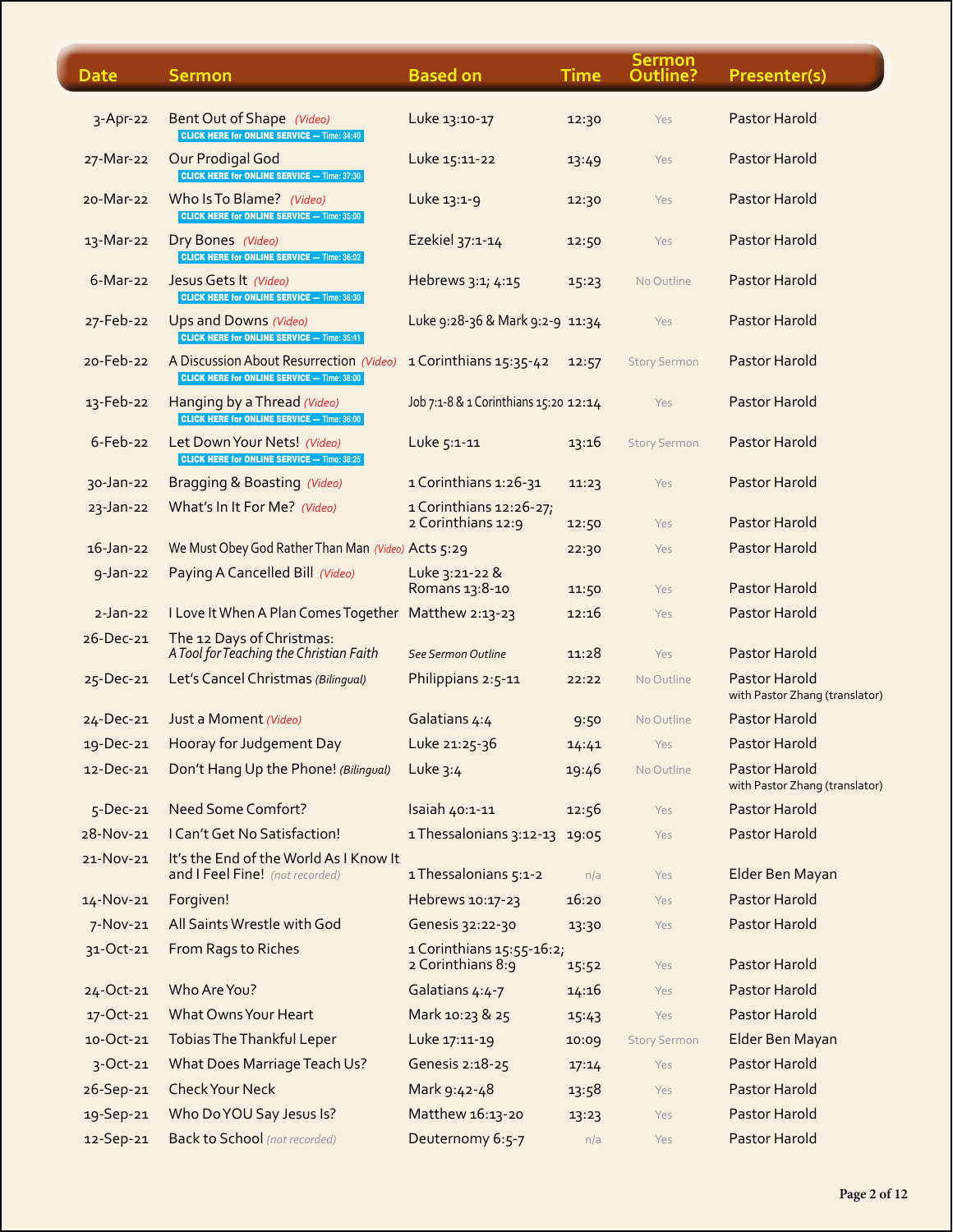| <b>Date</b>     | <b>Sermon</b>                                                                                                          | <b>Based on</b>                                                 | <b>Time</b> | Sermon<br>Outline? | Presenter(s)                                                        |
|-----------------|------------------------------------------------------------------------------------------------------------------------|-----------------------------------------------------------------|-------------|--------------------|---------------------------------------------------------------------|
| $5-$ Sep $-21$  | <b>Roll Up Your Shirtsleeves</b>                                                                                       | James 2:1-18                                                    | 13:05       | Yes                | Pastor Harold                                                       |
| 29-Aug-21       | Wanna Fight?                                                                                                           | Ephesians 6:10-17                                               | 15:29       | Yes                | Pastor Harold                                                       |
|                 | Please Note: Videos of full services with sermons from April 12, 2020 to August 22, 2021 can be found at               |                                                                 |             |                    |                                                                     |
|                 |                                                                                                                        | http://services.tlc-lcc.ca/index.php/past-services-in-mpeg4-mp4 |             |                    |                                                                     |
| $21$ -Jun-20    | Lessons from a Roman Centurion<br>(Click here for Online Worship Service)                                              | Matthew 10:34-42                                                | 12:39       | <b>No</b>          | Pastor Harold                                                       |
| 14-Jun-20       | Sparrows, Pennies, & You<br>(Click here for Online Worship Service)                                                    | Matthew 10:29-31                                                | 10:29       | <b>No</b>          | Pastor Harold                                                       |
| $7 - Jun-20$    | It's Not About Us<br>(Click here for Online Worship Service)                                                           | Matthew 18:19                                                   | 12:52       | <b>No</b>          | Pastor Harold                                                       |
| 31-May-20       | Things Aren't Always as They Seem<br>(Click here for Online Worship Service)                                           | Acts <sub>2</sub>                                               | 12:04       | <b>No</b>          | Pastor Harold                                                       |
| 24-May-20       | <b>Seeing As God Sees</b><br>(Click here for Online Worship Service)                                                   | 1 Samuel 16:1-7                                                 | 12:40       | <b>No</b>          | Pastor Harold                                                       |
| 17-May-20       | You Are a Cracked Pot!<br>(Click here for Online Worship Service)                                                      | 2 Corinthians 4:7                                               | 13:07       | <b>No</b>          | Pastor Harold                                                       |
| 10-May-20       | God's Gifts: Women & Mothers<br>(Click here for Online Worship Service)                                                | Proverbs 31:30                                                  | 13:42       | <b>No</b>          | Pastor Harold                                                       |
| $3-May-20$      | A Vision of Heaven<br>(Click here for Online Worship Service)                                                          | Revelation 7:9-10                                               | 11:24       | <b>No</b>          | Pastor Harold                                                       |
| 26-Apr-20       | Let's Take a Walk<br>(Click here for Online Worship Service)                                                           | Luke 24:13-32                                                   | 13:22       | No                 | Pastor Harold                                                       |
| 19-Apr-20       | A Strange Kind of Joy<br>(Click here for Online Worship Service)                                                       | John 20:19-31                                                   | 12:31       | <b>No</b>          | Pastor Harold                                                       |
| 12-Apr-20       | Easter: The Cure for Death<br>(Click here for Online Easter Worship Service)                                           | Romans 5:12-17                                                  | 19:35       | <b>No</b>          | Pastor Harold                                                       |
|                 | Please Note: Due to the COVID-19 virus "shuttering in place" situation, sermons are not available March 22 to April 5. |                                                                 |             |                    |                                                                     |
| 15-Mar-20       | Repentance: Leads to True Worship                                                                                      | Psalm 95                                                        | 22:26       | Yes                | Pastor Harold                                                       |
| 8-Mar-20        | Repentance: Leaving Our Idols Behind                                                                                   | Genesis 12:1-9                                                  | 18:15       | Yes                | Pastor Harold                                                       |
| $1-Mar-20$      | Repentance: Admitting Our Sin                                                                                          | Genesis 3:1-21                                                  | 15:52       | Yes                | Pastor Harold                                                       |
| 23-Feb-20       | You Raise Me Up                                                                                                        | Isaiah 40:29-31                                                 | 13:28       | Yes                | <b>Pastor Harold</b>                                                |
| 16-Feb-20       | Love: Not Just A Feeling                                                                                               | Deuteronomy 30:15-20;                                           |             |                    |                                                                     |
|                 |                                                                                                                        | John 15:9                                                       | 19:28       | Yes                | Pastor Harold                                                       |
| $9-Feb-20$      | Two Sides of One Coin                                                                                                  | Jeremiah 1:9-10                                                 | 16:22       | Yes                | Pastor Harold                                                       |
| $2-Feb-20$      | <b>Descriptions, NOT Prescriptions</b>                                                                                 | Matthew 5:1-14                                                  | 14:09       | Yes                | Pastor Harold                                                       |
| $26$ -Jan- $20$ | The Problem with Preaching                                                                                             | 1 Corinthians 1:10-18                                           | 18:21       | Yes                | <b>Pastor Harold</b>                                                |
| 19-Jan-20       | Can You See Clearly?                                                                                                   | John 1:29-41                                                    | 13:26       | Yes                | Pastor Harold                                                       |
| $12$ -Jan-20    | Surprise! Surprise! Surprise!                                                                                          | Matthew 3:13-17                                                 | 12:48       | Yes                | <b>Pastor Harold</b>                                                |
| $5 - Jan-20$    | <b>Taking Care of Business</b>                                                                                         | Luke 2:40-52                                                    | 9:00        | Yes                | Pastor Harold                                                       |
| 29-Dec-19       | God Got TO Us When God Got WITH Us Galatians 4:4-5;<br>(Bilingual: English & Mandarin)                                 | Philippians 2:7-8;<br>Hebrews 2:10-18                           | 12:08       | <b>No</b>          | <b>Pastor Harold</b><br>with Pastor Zhang (translator)              |
| 25-Dec-19       | God Is A God of Interruptions                                                                                          | John 1:1-2; 14                                                  | 23:14       | <b>No</b>          | Pastor Harold                                                       |
| 24-Dec-19       | Let's Meet Joseph                                                                                                      | Luke 1:26-27<br>& Matthew 1:18-25                               | 14:49       | Yes                | Pastor Harold                                                       |
| 22-Dec-19       | Give Me A Sign                                                                                                         | Isaiah 7:10-17                                                  | 12:53       | <b>No</b>          | <b>Pastor Harold</b>                                                |
| 15-Dec-19       | A Perfect Translation                                                                                                  | John <sub>1</sub>                                               | 13:49       | No                 | Rev. Michael Kuhn, Missionary,<br><b>Lutheran Bible Translators</b> |
| 8-Dec-19        | The Purpose of the Bible                                                                                               | Romans 15:4                                                     | 18:21       | Yes                | Pastor Harold                                                       |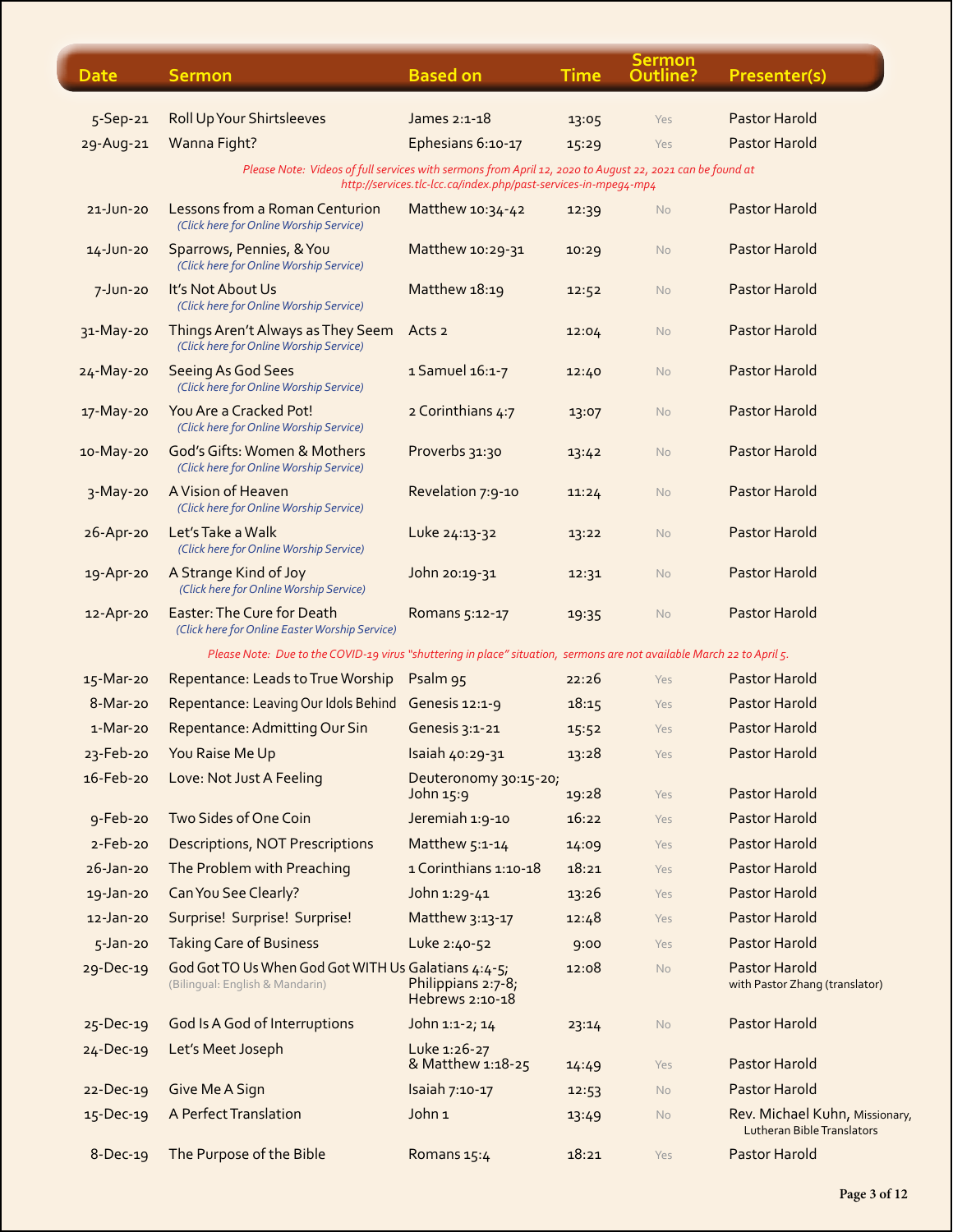| <b>Date</b>     | <b>Sermon</b>                                     | <b>Based on</b>              | <b>Time</b> | <b>Sermon</b><br>Outline? | Presenter(s)                                           |
|-----------------|---------------------------------------------------|------------------------------|-------------|---------------------------|--------------------------------------------------------|
| $1-Dec-19$      | <b>Beautiful Feet</b>                             | Isaiah 52:7                  | 14:00       | Yes                       | <b>Pastor Harold</b>                                   |
| $24 - Nov-19$   | Here He Comes! Ready or Not!                      | Isaiah 52:7                  | 10:33       | Yes                       | Pastor Harold                                          |
| 17-Nov-19       | How Great Thou Art                                | Psalm 86:10                  | 16:49       | <b>No</b>                 | <b>Pastor Harold</b>                                   |
| 10-Nov-19       | Children of the Heavenly Father                   | Galatians 4:4-7              | 14:30       | <b>No</b>                 | <b>Pastor Harold</b>                                   |
| $3-Nov-19$      | Saint Zacchaeus                                   | Luke 19:1-10                 | 16:45       | Yes                       | <b>Pastor Harold</b>                                   |
| 27-Oct-19       | Who Owns Your Vineyard?                           | Matthew 21:33-41             | 17:26       | Yes                       | <b>Pastor Harold</b>                                   |
| $20 - Oct-19$   | Does Prayer Make Any Difference?                  | Luke 18:1-8 & 11:5-8         | 18:50       | Yes                       | <b>Pastor Harold</b>                                   |
| $13-Oct-19$     | Cheap Words or Costly Thanks?                     | Romans 12:1                  | 17:30       | Yes                       | <b>Pastor Harold</b>                                   |
| $6-Oct-19$      | What is Faith?                                    | Luke 17:1-10                 | 18:50       | Yes                       | <b>Pastor Harold</b>                                   |
| 29-Sep-19       | Let's Be Shrewd Saints                            | Luke 16:1-15                 | 14:46       | Yes                       | <b>Pastor Harold</b>                                   |
| 22-Sep-19       | <b>Risky Living</b>                               | Matthew 25:14-30             | 17:10       | Yes                       | <b>Pastor Harold</b>                                   |
| 15-Sep-19       | Are We A Country Club<br>or A Lifesaving Station? | Luke 15:1-10                 | 16:05       | <b>No</b>                 | Pastor Harold                                          |
| 8-Sep-19        | A Family for Freddie                              | Romans 5:6-8                 | 13:23       | <b>Story Sermon</b>       | Pastor Harold                                          |
| 1-Sep-19        | God Loves An Underdog                             | Luke 14:1-14                 | 14:03       | Yes                       | <b>Pastor Harold</b>                                   |
| 25-Aug-19       | Will You Fit Through the Door?                    | Luke 13:22-30                | 13.43       | Yes                       | <b>Pastor Harold</b>                                   |
| 18-Aug-19       | I Told You So                                     | Luke 12:54-56                | 15:14       | Yes                       | Pastor Harold                                          |
| 11-Aug-19       | Are You Under Arrest?                             | Hebrews 5:11-13              | 14:29       | Yes                       | <b>Pastor Harold</b>                                   |
| $4 - Aug-19$    | Twins                                             | Romans 4:12-21               | 13:26       | Yes                       | <b>Pastor Harold</b>                                   |
| $28 - Jul - 19$ | It Only Takes One                                 | Genesis 18:20-33             | 15:29       | Yes                       | Pastor Harold                                          |
| $21 - JU - 19$  | Why Worship?                                      | Exodus 20:8                  | 13:55       | Yes                       | <b>Pastor Harold</b>                                   |
| $14 - Jul - 19$ | Who Do You Think You Are?                         | Job 38:1-11                  | 13:05       | Yes                       | <b>Pastor Harold</b>                                   |
| $7$ -Jul-19     | Wrestling with God                                | Genesis 32:22-30             | 23:39       | No                        | <b>Pastor Harold</b><br>with Pastor Zhang (translator) |
| $30 - Jun-19$   | It's Time for an Eye Exam                         | 1 Samuel 16:1-7              | 12:48       | Yes                       | <b>Pastor Harold</b>                                   |
| $23 - Jun - 19$ | Reading, Writing & Arithmetic                     | Romans 3:22-24               | 26:18       | Yes                       | <b>Pastor Harold</b>                                   |
| $16$ -Jun-19    | <b>Wounded Men</b>                                | John 21:15-17                | 19:43       | Yes                       | <b>Pastor Harold</b>                                   |
| $9$ -Jun-19     | The Holy Spirit's Job Description                 | John 16:5-11                 | 18:21       | Yes                       | Pastor Harold                                          |
| $2-Jun-19$      | Jesus' High Priestly Prayer                       | John 17:20-26                | 18:35       | <b>No</b>                 | Pastor Zhang                                           |
| $26$ -May-19    | <b>But God</b>                                    | Ephesians 2:1-5              | 16:31       | <b>No</b>                 | Elder Ben Soo                                          |
| 19-May-19       | And the Sea was No More                           | Revelation 21:1              | 15:25       | <b>No</b>                 | <b>Pastor Harold</b>                                   |
| 12-May-19       | The Shepherd's Sheep                              | John 10 & Psalm 23           | 15:52       | Yes                       | Pastor Harold                                          |
| $5-May-19$      | An Invitation for You                             | John 21:12                   | 18:34       | Yes                       | <b>Pastor Harold</b>                                   |
| 28-Apr-19       | I Doubt It!                                       | John 20:19-31                | 13:33       | <b>No</b>                 | Elder Ben Mayan                                        |
| 21-Apr-19       | Easter with Delbert Johnson                       | John 20:24-29                | 16:18       | <b>No</b>                 | Pastor Harold                                          |
| 14-Apr-19       | Shape Up                                          | Philippians 2:5-11           | 17:58       | Yes                       | <b>Pastor Harold</b>                                   |
| $7 -$ Apr-19    | <b>Hide Not Your Face</b>                         | Psalm 51:9-10                | 16:43       | Yes                       | <b>Pastor Harold</b>                                   |
| 31-Mar-19       | <b>God's Restoration Projects</b>                 | Psalm 51:11-12               | 13:40       | Yes                       | Pastor Harold                                          |
| $24 - $ Mar-19  | <b>Rejoicing Bones</b>                            | Psalm 51:7-8                 | 14:18       | Yes                       | Pastor Harold                                          |
| 17-Mar-19       | A Re-Write of Your Story                          | Psalm 51:5-6                 | 14:26       | Yes                       | <b>Pastor Harold</b>                                   |
| 10-Mar-19       | Saying You're Sorry                               | Psalm 51:3-4                 | 13:08       | <b>No</b>                 | Pastor Harold                                          |
| $3-Mar-19$      | We All Have Our Ups and Downs                     | Luke 9:28-36 &<br>Mark 9:2-9 | 14:28       | Yes                       | <b>Pastor Harold</b>                                   |
| $24 - Feb - 19$ | Jesus Makes All the Difference                    | 1 Corinthians 15:35-42       | 13:20       | No                        | Pastor Harold                                          |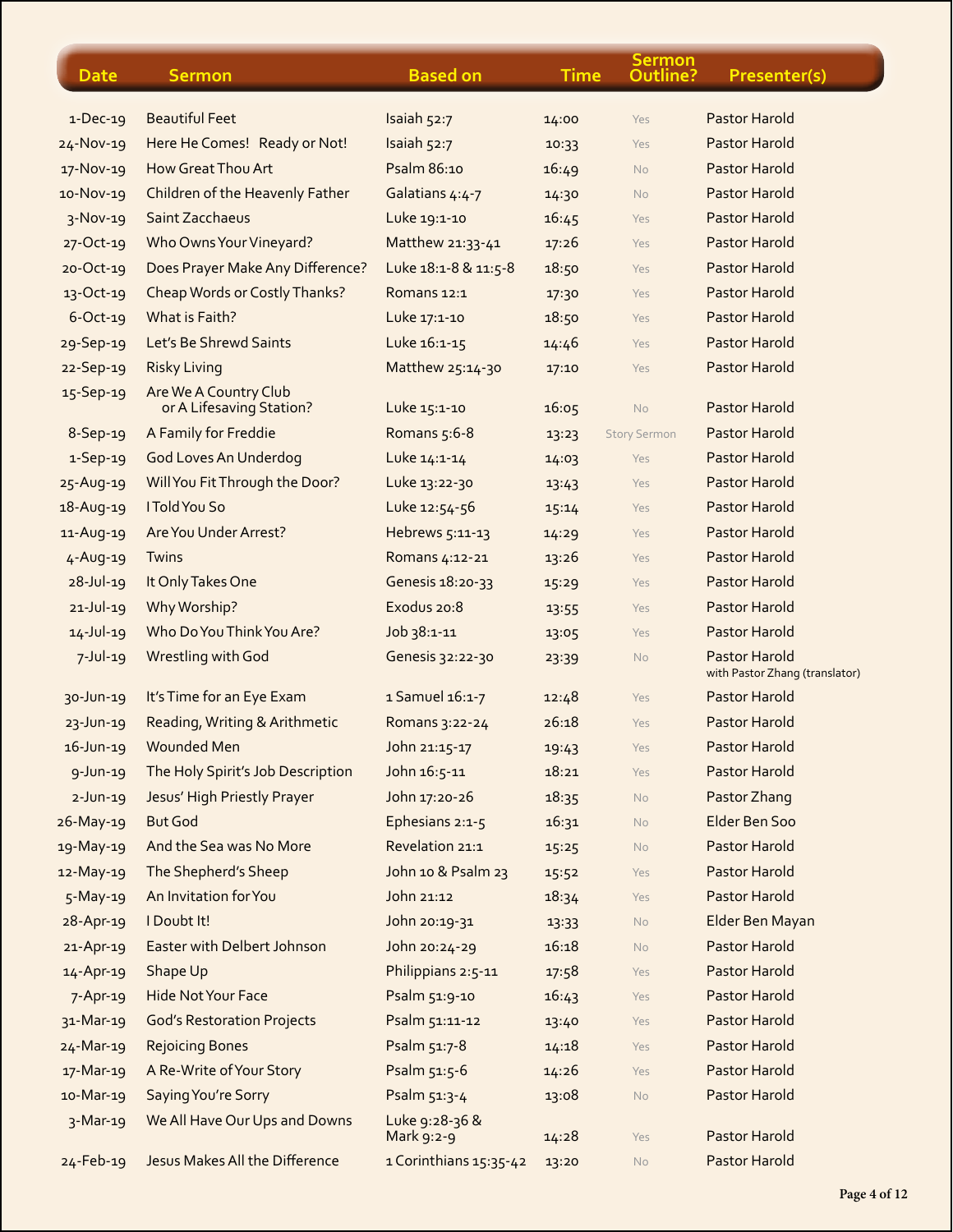| <b>Date</b>     | <b>Sermon</b>                                      | <b>Based on</b>                    | <b>Time</b> | <b>Sermon</b><br>Outline? | Presenter(s)                    |
|-----------------|----------------------------------------------------|------------------------------------|-------------|---------------------------|---------------------------------|
|                 |                                                    |                                    |             |                           |                                 |
| 17-Feb-19       | Hanging by a Thread                                | Job 7:1-8 &<br>1 Corinthians 15:20 | 18:43       | Yes                       | <b>Pastor Harold</b>            |
| 10-Feb-19       | Let Down Your Nets!                                | Luke 5:1-11                        | 16:56       | <b>No</b>                 | Elder Stephen Gettle            |
| $3-Feb-19$      | <b>Bad Enthusiasm</b>                              | Jeremiah 1:4-10                    | 15:13       | Yes                       | <b>Pastor Harold</b>            |
| $27$ -Jan-19    | What Can I Get Out of It?                          | 1 Corinthians 12:26-27 &           |             |                           |                                 |
|                 |                                                    | 2 Corinthians 12:9                 | 20:29       | Yes                       | <b>Pastor Harold</b>            |
| $20 - Jan - 19$ | Cheers!                                            | John 2:1-11                        | 18:49       | Yes                       | <b>Pastor Harold</b>            |
| $13$ -Jan-19    | The Secret is Out!                                 | Luke 3:21 & Mark 1:9               | 17:15       | Yes                       | Pastor Harold                   |
| $6$ -Jan-19     | <b>Mind Your Own Business</b>                      | Luke 2:40-52                       | 13:49       | Yes                       | <b>Pastor Harold</b>            |
| 30-Dec-18       | What Are You Waiting For?                          | Luke 2:25-40                       | 16:18       | No                        | <b>Pastor Harold</b>            |
| 25-Dec-18       | He's Been There                                    | Matthew 1:1-16                     | 24:09       | <b>No</b>                 | <b>Pastor Harold</b>            |
| 24-Dec-18       | <b>But Then You Came</b>                           | Luke 2:11                          | 15:47       | <b>No</b>                 | <b>Pastor Harold</b>            |
| 23-Dec-18       | Awake or Asleep?                                   | Romans 13:11-14                    | 16:12       | Yes                       | <b>Pastor Harold</b>            |
| 16-Dec-18       | Looking Forward to Judgement Day? Luke 21:25-36    |                                    | 14:46       | Yes                       | Pastor Harold                   |
| $9-Dec-18$      | The Phone's for You!                               | Luke $3:4$                         | 20:42       | Yes                       | <b>Pastor Harold</b>            |
| $2-Dec-18$      | Wait Till Your Father Comes Home!                  | Isaiah 64:1-9                      | 13:46       | Yes                       | Pastor Harold                   |
|                 | 25-Nov-18 Are Your Ready for the End of the World? | 1 Thessalonians 5:1-2              | 16:10       | Yes                       | Pastor Harold                   |
| 18-Nov-18       | Are You Forgiven?                                  | Hebrews 10:17-23                   | 19:04       | Yes                       | <b>Pastor Harold</b>            |
| 11-Nov-18       | When a Little Goes A Long Way                      | 1 Kings 17:8-16                    | 15:55       | Yes                       | <b>Pastor Harold</b>            |
| $4-Nov-18$      | Your Name is on the List                           | 1 Thessalonians 2:19               | 18:15       | Yes                       | <b>Pastor Harold</b>            |
| 28-Oct-18       | <b>Who Cares About Reformation</b>                 | Romans 3:21-24                     | 16:13       | Yes                       | <b>Pastor Harold</b>            |
| 21-Oct-18       | Friendship with the World?                         | James 3 & 4                        | 12:20       | <b>No</b>                 | Elder Ben Mayan                 |
| 14-Oct-18       | <b>True Riches</b>                                 | Mark 10:17-25                      | 17:56       | Yes                       | <b>Pastor Harold</b>            |
| 7-Oct-18        | <b>Thank God for Marriage</b>                      | Genesis 2:18-24                    | 16:52       | Yes                       | <b>Pastor Harold</b>            |
| 30-Sep-18       | <b>Shocking Words!</b>                             | Mark 9:42-48                       | 15:36       | Yes                       | Pastor Harold                   |
| 23-Sep-18       | <b>Running With Horses</b>                         | Jeremiah 12:1-5                    | 18:38       | Yes                       | <b>Pastor Harold</b>            |
| 16-Sep-18       | Two Sides of One Coin                              | Exodus 32:1-14                     | 19:20       | Yes                       | <b>Pastor Harold</b>            |
| 9-Sep-18        | It's Time to Get Dirty                             | James 2:1-18                       | 14:04       | Yes                       | <b>Pastor Harold</b>            |
| $2-Sep-18$      | Who is Ready to Fight?                             | Ephesians 6:16-17                  | 17:38       | Yes                       | Pastor Harold                   |
| 26-Aug-18       | Pardon Me                                          | Romans 8:1; 5:1-11                 | 20:27       | Yes                       | <b>Pastor Harold</b>            |
| 19-Aug-18       | One Thing We All Have In Common                    | Proverbs 9:10-11                   |             |                           |                                 |
|                 |                                                    | & Psalm 37:25                      | 15:40       | Yes                       | Pastor Harold                   |
| 12-Aug-18       | Anyone Hungry                                      | John 6:48-51                       | 18:20       | Yes                       | <b>Pastor Harold</b>            |
| 5-Aug-18        | Words of Gold                                      | John 6:29                          | 18:29       | Yes                       | <b>Pastor Harold</b>            |
| $29 - Jul - 18$ | <b>God's Rainbow</b>                               | Genesis 9:12-13                    | 14:48       | Yes                       | <b>Pastor Harold</b>            |
| $22 - Jul - 18$ | Put Up Your Feet And Rest                          | Mark 6:30-32                       | 20:40       | Yes                       | <b>Pastor Harold</b>            |
| $15 -$ Jul-18   | <b>Boasting &amp; Bragging</b>                     | Galatians 6:14                     | 16:02       | <b>No</b>                 | Pastor Zhang                    |
| $8-Jul-18$      | Who is the Prodigal One?                           | Luke 15:20                         | 20:38       | <b>No</b>                 | Elder Ben Soo                   |
| $1-Jul-18$      | Keep Going On                                      | Joshua 1:1-5                       | 20:15       | <b>No</b>                 | Pastor Harold<br>& Pastor Zhang |
| $26 - Jun - 18$ | <b>Embracing the Enemy</b>                         | Matthew 5:43-45                    | 14:53       | <b>No</b>                 | <b>Pastor Harold</b>            |
| 19-Jun-18       | <b>Spiritual Sight</b>                             | 2 Kings 6:15-17                    | 14:53       | Yes                       | Pastor Harold                   |
| $10 - Jun-18$   | Let's Quit Hiding                                  | Genesis 3:8-15                     | 14:53       | Yes                       | <b>Pastor Harold</b>            |
| $3$ -Jun-18     | The Only Two Religions                             | Genesis 15:5-6                     | 16:16       | Yes                       | Pastor Harold                   |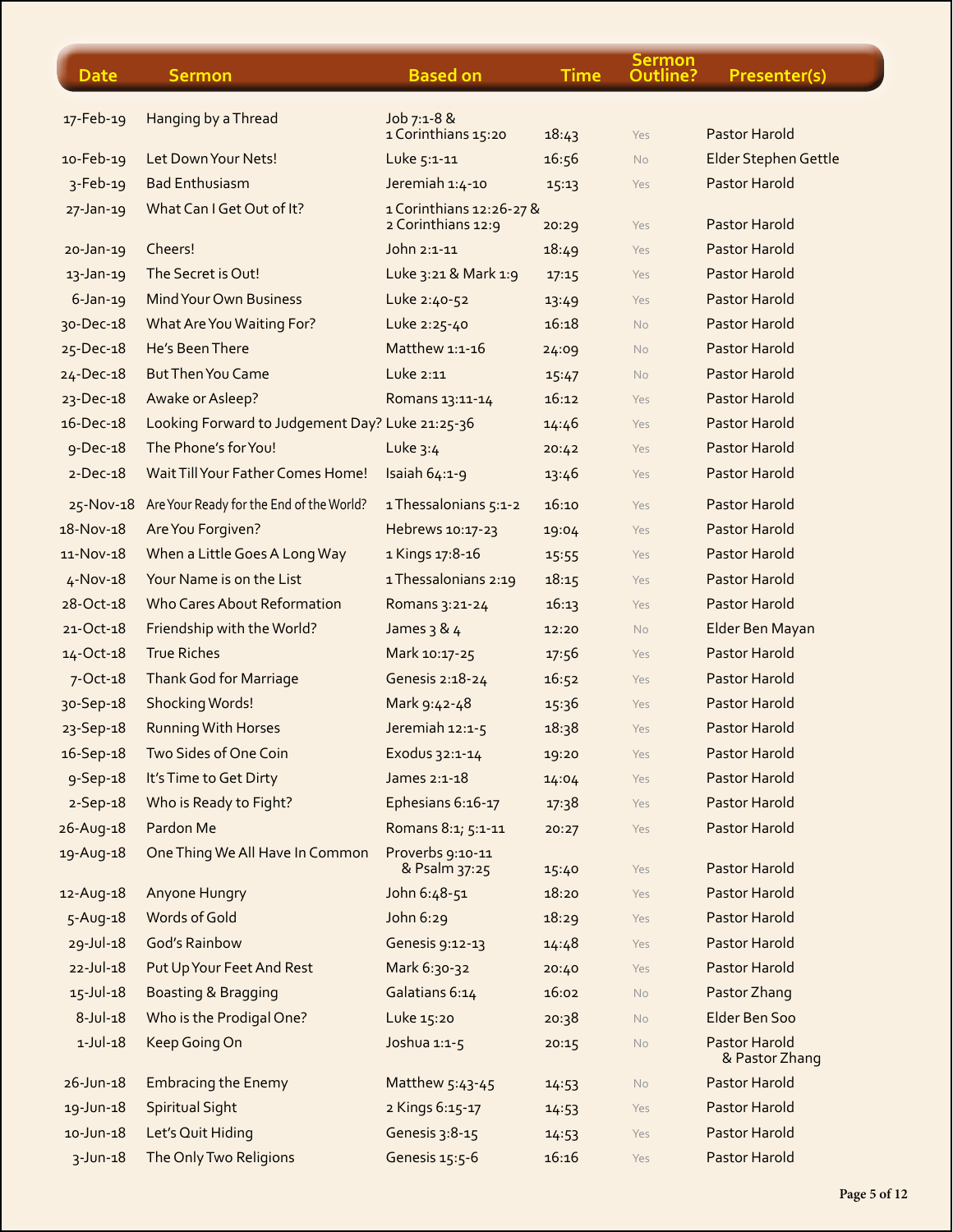| <b>Date</b>     | <b>Sermon</b>                                            | <b>Based on</b>                 | <b>Time</b> | <b>Sermon</b><br>Outline? | Presenter(s)          |
|-----------------|----------------------------------------------------------|---------------------------------|-------------|---------------------------|-----------------------|
| 27-May-18       | The Mystery Of The Trinity                               | Mattherw 28:19                  | 16:35       | Yes                       | Pastor Harold         |
| 20-May-18       | Holy Spirit - Witness For The Prosecution John 16:5-11   |                                 | 19:29       | Yes                       | <b>Pastor Harold</b>  |
| 13-May-18       | <b>Cracked Pots &amp; Earthen Vessels</b>                | 2 Corinthians 4:7; 1 Peter 3:15 | 18:36       | Yes                       | Pastor Harold         |
| $6$ -May-18     | When God Says No                                         | 2 Corinthians 12:7-10           | 19:53       | Yes                       | Pastor Harold         |
| 29-Apr-18       | Don't Unplug The Power                                   | John 15:4-5                     | 19:03       | Yes                       | Pastor Harold         |
| 22-Apr-18       | You Are A Name, Not A Number                             | John 10:11-18                   | 17:37       | Yes                       | Pastor Harold         |
| 15-Apr-18       | When I Am Hurting, Where Is God?                         | Luke 24:36-49                   | 17:40       | Yes                       | <b>Pastor Harold</b>  |
| 8-Apr-18        | Easter Joy                                               | John 20:19-31                   | 18:03       | Yes                       | Pastor Harold         |
| $1-Apr-18$      | What Do You Want On Your Gravestone                      | 1 Corinthians 15:54-57          | 19:18       | Yes                       | Pastor Harold         |
| 30-Mar-18       | The Darkest Of All Days                                  | Luke 23:44                      | 15:44       | No                        | Pastor Harold         |
| 25-Mar-18       | <b>Palms or Passion?</b>                                 | Mark 11:1-10                    | 16:19       | Yes                       | Pastor Harold         |
| 18-Mar-18       | Touching The Hem Of Jesus' Robe                          | Luke 8:40-48                    | 15:50       | Yes                       | Pastor Harold         |
| 11-Mar-18       | <b>Can Dry Bones Live</b>                                | Ezekiel 37:1-14                 | 17:22       | Yes                       | Pastor Harold         |
| $4-Mar-18$      | <b>Much More Than Spring Cleaning</b>                    | John 2:13-22                    | 16:51       | Yes                       | Pastor Harold         |
| 25-Feb-18       | What Can I Get Out Of It?                                | Mark 8:27-38                    | 16:30       | Yes                       | Elder Ben Soo         |
| 18-Feb-18       | <b>God Will Provide</b>                                  | <b>Genesis 22:1-8</b>           | 14:24       | <b>Story Sermon</b>       | Elder Stephen Gettle  |
| 11-Feb-18       | We All Have Our Ups & Downs                              | Mark 9:2-9                      | 10:05       | Yes                       | Elder Ben Mayan       |
| $4 - Feb - 18$  | We All Need A Quiet Place                                | Mark 1:35-39                    | 18:51       | Yes                       | Pastor Zhang          |
| $29$ -Jan-18    | Climbing The Evolution Ladder: Which Side is More Stable | n/a                             | 59:50       | No                        | Mr. Tom Tripp         |
| $21$ -Jan-18    | The Cross Over Ashes                                     | Jonah 3                         | 18:07       | Yes                       | <b>Pastor Harold</b>  |
| $14 - Jan - 18$ | The Inescapable Call                                     | Mark 1:43                       | 15:40       | Yes                       | <b>Pastor Harold</b>  |
| $7 - Jan - 18$  | Upside Down Is Right Side Up                             | Mark 1:7                        | 16:37       | Yes                       | Pastor Harold         |
| 31-Dec-17       | The Stronger Hand                                        | Jeremiah 31:11                  | 12:30       | No                        | <b>Pastor Harold</b>  |
| 25-Dec-17       | A Refugee Christmas                                      | Luke 2:7                        | 25:36       | <b>No</b>                 | Pastor Harold         |
| 24-Dec-17       | Christmas Through The Eyes Of Joseph                     | Matthew 1:22-23                 | 17:09       | No                        | <b>Pastor Harold</b>  |
| 17-Dec-17       | Ready Or Not Here He Comes                               | Mark 13:33-37                   | 20:05       | Yes                       | <b>Pastor Harold</b>  |
| $10 - Dec-17$   | A Return To The Chapel: Relying On God's Power           | Matthew 6:13                    | 22:32       | Yes                       | Pastor Harold         |
| 3-Dec-17        | The Walls: Satan, God's Servant                          | Matthew 6:13                    | 23:54       | Yes                       | <b>Pastor Harold</b>  |
| 26-Nov-17       | The Hallway: Grace Received Grace Given Matthew 6:12     |                                 | 23:29       | Yes                       | Pastor Harold         |
| 19-Nov-17       | Who Needs Encouragement                                  | Philippians 2:1-11              | 17.41       | Yes                       | Elder Reuben Elenzano |
| 9-Nov-17        | The Roof: Beneath God's Grace                            | Matthew 6:12                    | 19:59       | Yes                       | Pastor Harold         |
| $5-Nov-17$      | The Kitchen: God's Abundant Table                        | Matthew 6:11                    | 20:50       | Yes                       | Pastor Harold         |
| 29-Oct-17       | The Furnace Room: Because Someone Prayed Matthew 6:10    |                                 | 25:03       | Yes                       | Pastor Harold         |
| 22-Oct-17       | The Study: How God Reveals His Will Matthew 6:10         |                                 | 24:16       | Yes                       | <b>Pastor Harold</b>  |
| 15-Oct-17       | The Throne Room: Touching the King's Heart Matthew 6:10  |                                 | 19:05       | Yes                       | Pastor Harold         |
| 10-Oct-17       | The Chapel: Where We Cover Our Mouth Matthew 6:9         |                                 | 22:43       | Yes                       | Pastor Harold         |
| $1-Oct-17$      | The Observatory: A Heavenly Love                         | Matthew 6:9                     | 22:18       | Yes                       | <b>Pastor Harold</b>  |
| 24-Sep-17       | The Foundation: Where Trust Begins Matthew 6:9           |                                 | 22:21       | Yes                       | Pastor Harold         |
| 17-Sep-17       | When the Heart Needs a Father                            | Matthew 6:9                     | 20:19       | Yes                       | Pastor Harold         |
| 10-Sep-17       | A Home for the Heart                                     | Psalm 27:4<br>& Matthew 6:9-13  | 19:04       | Yes                       | Pastor Harold         |
| $3-$ Sep-17     | My Hope Is Built On Nothing Less                         | 2 Corinthians 5:21              | 19:04       | No Outline                | <b>Pastor Harold</b>  |
| 27-Aug-17       | Hymns That Preach: Rock of Ages, Cleft for Me Psalm 31:3 |                                 | 17:43       | No Outline                | Pastor Harold         |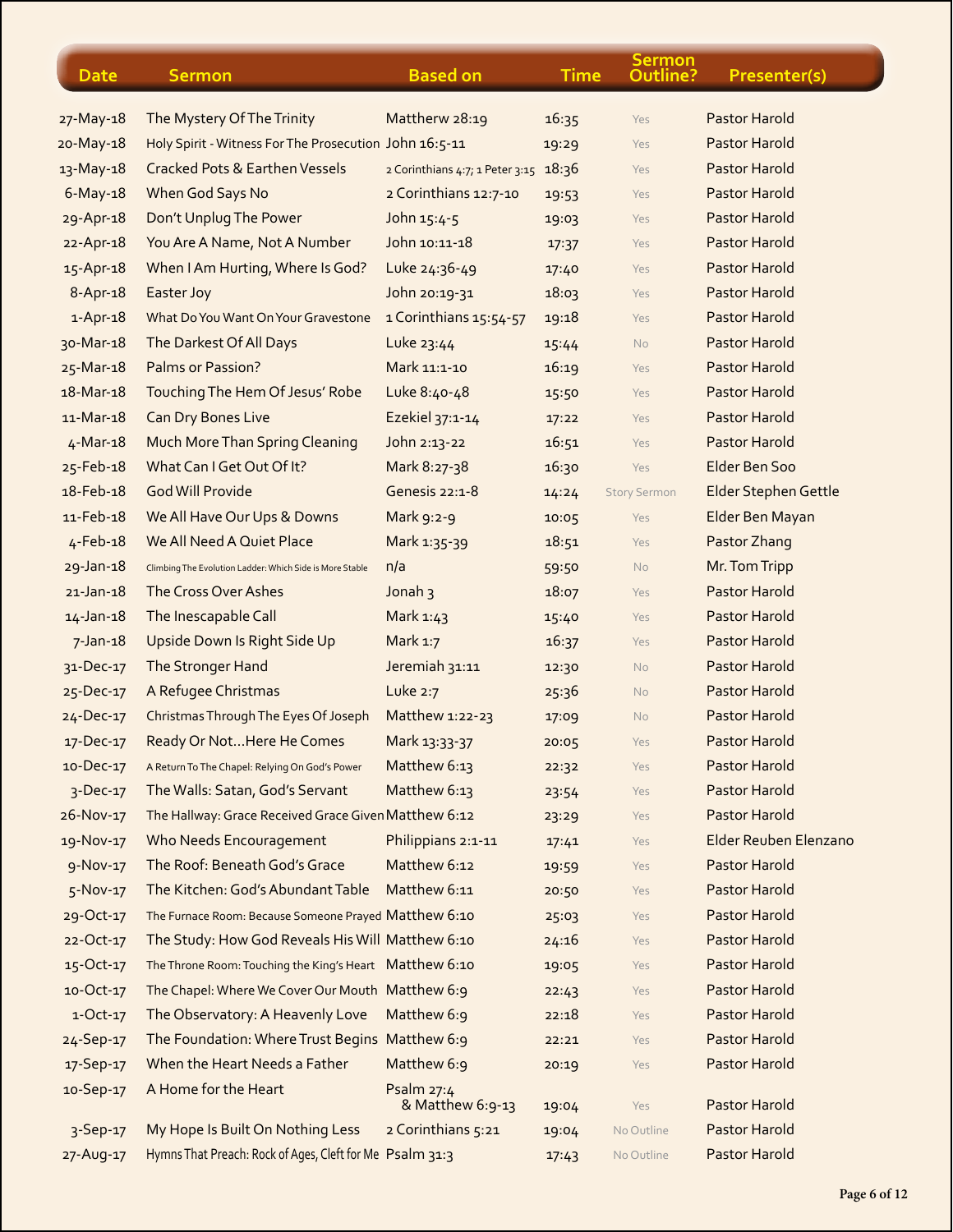| <b>Date</b>     | <b>Sermon</b>                                                            | <b>Based on</b>                     | <b>Time</b> | <b>Sermon</b><br>Outline? | Presenter(s)                                  |
|-----------------|--------------------------------------------------------------------------|-------------------------------------|-------------|---------------------------|-----------------------------------------------|
| 20-Aug-17       | It's A Jungle Out There                                                  | Psalm 23:3                          |             | No Outline                | Elder Ben Soo                                 |
| 13-Aug-17       | <b>Onward, Christian Soldiers</b>                                        | Ephesians 6:11-13                   |             | No Outline                | Pastor Harold                                 |
| $6-Aug-17$      | How Great Thou Art                                                       | Psalm 86:10                         |             | No Outline                | Pastor Harold                                 |
| 30-Jul-17       | Get Over Yourself!                                                       | Psalm 23:3                          | 15:43       | No Outline                | Elder Stephen Gettle                          |
| $23 - Jul - 17$ | The Burden of Weariness                                                  | Psalm 23:2                          | 15:00       | No Outline                | Elder Reuben Elenzano                         |
| $16 - Jul - 17$ | Hymns That Preach:<br>Children of the Heavenly Father                    | Galatians 4:4-7                     | 14:17       | No Outline                | <b>Pastor Harold</b>                          |
| $9 - Jul - 17$  | Hymns That Preach: Amazing Grace                                         | Luke 15:11-24                       | 17:24       | No Outline                | <b>Pastor Harold</b>                          |
| $2$ -Jul-17     | Hymns That Preach: Just As I Am<br>(Bilingual: English & Mandarin)       | Luke 18:9-14                        | 32:18       | No Outline                | <b>Pastor Harold</b><br>& Pastor Zhang        |
| 25-Jun-17       | Hymns That Preach: My Redeemer Lives Job 19:25-27                        |                                     | 18:38       | Yes                       | <b>Pastor Harold</b>                          |
| 18-Jun-17       | <b>Waddifs and Howwills</b>                                              | Psalm 23:2                          | 16:06       | No Outline                | Elder Reuben Elenzano                         |
| 11-Jun-17       | The Prison of Want                                                       | Psalm 23:1                          | 12:27       | No Outline                | Elder Ben Mayan                               |
| $4$ -Jun-17     | Hymns That Preach: (Confirmation Sunday)<br>A Mighty Fortress is Our God | Psalm 46:1                          | 19:38       | Yes                       | <b>Pastor Harold</b>                          |
| 28-May-17       | Looking at Others Through God's Eyes                                     | 1 Samuel 16:1-7                     | 15:04       | Yes                       | <b>Pastor Harold</b>                          |
| 21-May-17       | Why Jesus Went To Hell                                                   | 1 Peter 3:18-19                     | 16:26       | No Outline                | Pastor Harold                                 |
| 14-May-17       | Thank God for Mothers & Grandmothers!                                    | Proverbs 31:30                      | 20:10       | Yes                       | <b>Pastor Harold</b>                          |
| $7-May-17$      | <b>Fresh Grilled Forgiveness</b>                                         | John 21:1-17                        | 17:00       | Yes                       | <b>Pastor Harold</b>                          |
| 30-Apr-17       | A Walk to Remember                                                       | Luke 24:13-32                       | 20:50       | Yes                       | <b>Pastor Harold</b>                          |
| 23-Apr-17       | Believe It or Not!                                                       | John 20:19-31                       | 21:58       | No Outline                | <b>Pastor Harold</b>                          |
| 16-Apr-17       | Lazarus, Come Out! (Easter)                                              | John 11:1-44                        | 20:19       | Yes                       | <b>Pastor Harold</b>                          |
| 14-Apr-17       | Holiness + Love = The Cross (Good Friday)                                | Matthew 27:46                       | 10:31       | No Outline                | <b>Pastor Harold</b>                          |
| 13-Apr-17       | Meal Time with Jesus (Maundy Thursday)                                   | Luke 22:19-20                       | 12:35       | No Outline                | <b>Pastor Harold</b>                          |
| 9-Apr-17        | <b>Decisions, Decisions, Decisions</b>                                   | Matthew 27:20-22                    | 13:54       | Yes                       | <b>Pastor Harold</b>                          |
| $2 - Apr-17$    | Freedom, Sweet Freedom                                                   | Romans 8:1-11                       | 18:20       | Yes                       | <b>Pastor Harold</b>                          |
| 26-Mar-17       | The 'Profit' of Persecution                                              | John 9:13-17, 34-39                 | 17:09       | Yes                       | <b>Pastor Harold</b>                          |
| 19-Mar-17       | Living Water: Not Available in Stores John 4:2-26                        |                                     | 15:29       | No Outline                | <b>Seminary Student</b><br>Christopher McLean |
| 12-Mar-17       | <b>Grace in a Donut Shop</b>                                             | Romans 4:16                         | 14:23       | No Outline                | Pastor Harold                                 |
| $5$ -Mar-17     | Jesus Knows How You Feel                                                 | Hebrews 3:1; 4:15                   | 20:16       | No Outline                | <b>Pastor Harold</b>                          |
| 26-Feb-17       | Living in the Future, Now                                                | Matthew 17:1-9                      | 19:00       | Yes                       | <b>Pastor Harold</b>                          |
| 19-Feb-17       | Throwing Away<br>the Black Book of Revenge                               | Matthew 5:38-48                     | 21:18       | Yes                       | Pastor Harold                                 |
| 12-Feb-17       | Love Is Not Just A Feeling                                               | Deuteronmomy 30:19-20;<br>John 15:9 | 21:25       | Yes                       | Pastor Harold                                 |
| 5-Feb-17        | <b>Well Balanced Love</b>                                                | Jeremiah 1:9-10                     | 22:03       | Yes                       | <b>Pastor Harold</b>                          |
| 29-Jan-17       | Them's Fightin' Words!                                                   | Matthew 5:1-12                      | 15:09       | Yes                       | <b>Pastor Harold</b>                          |
| $22$ -Jan-17    | What's Wrong with Preaching These Days? 1 Corinthians 1:10-18            |                                     | 19:00       | Yes                       | <b>Pastor Harold</b>                          |
| 15-Jan-17       | <b>Seeing Things Clearly</b>                                             | John 1:29-41                        | 19:12       | Yes                       | <b>Pastor Harold</b>                          |
| $8-Jan-17$      | Would You Like a Surprise?                                               | Matthew 3:13-17                     | 16:09       | Yes                       | <b>Pastor Harold</b>                          |
| $1-Jan-17$      | Christmas is Not Always Nice                                             | Matthew 2:13-23                     | 17:39       | No Outline                | Pastor Harold                                 |
| 31-Dec-16       | Reflections on Psalm 90                                                  | Psalm 90                            | n/a         | No Outline                | <b>Pastor Harold</b>                          |
| 25-Dec-16       | Tiny Hands, Tiny Feet<br>(English & Mandarin)                            | Luke 2:1-14                         | 27:22       | No Outline                | <b>Pastor Harold</b><br>& Pastor Zhang        |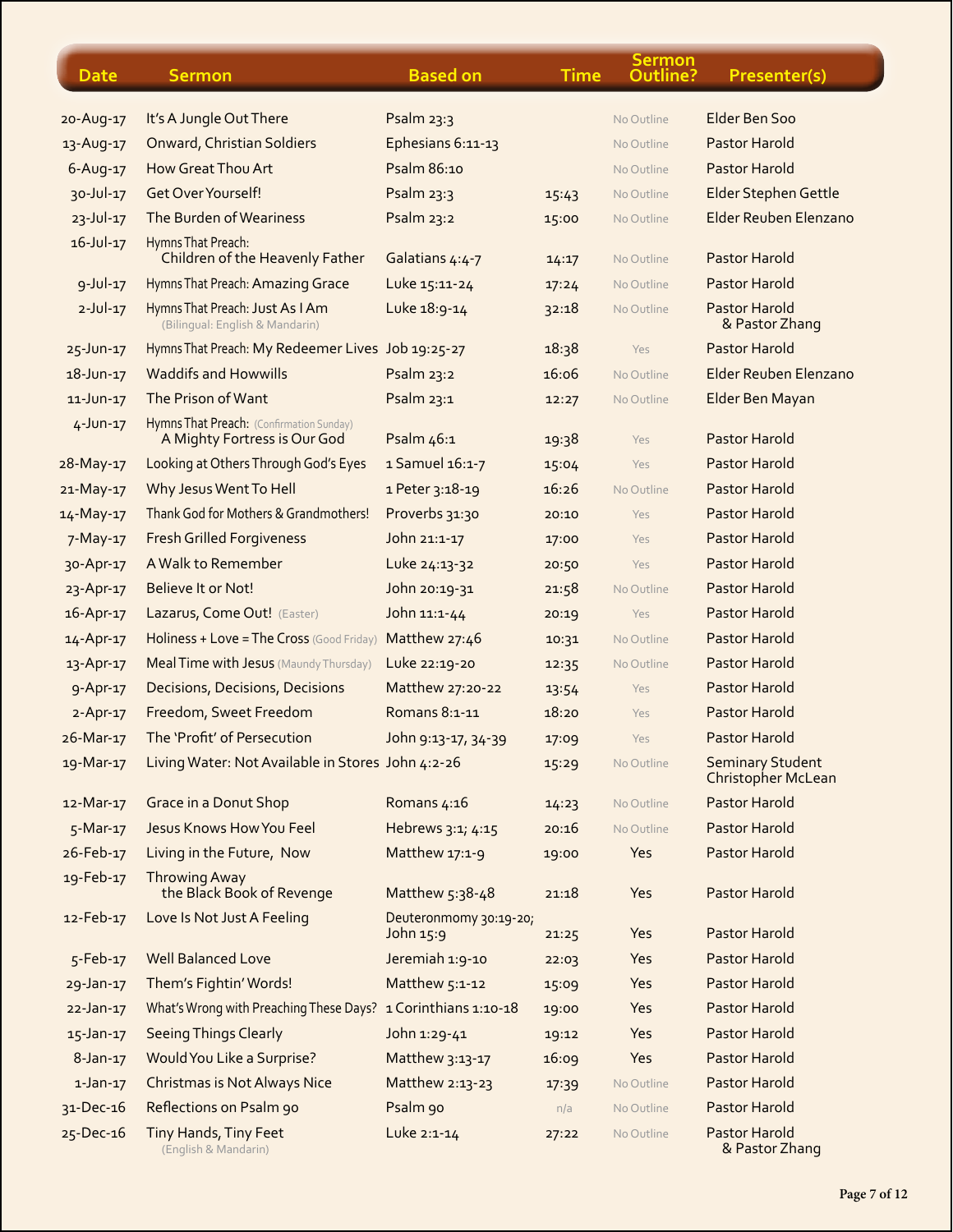| <b>Date</b>      | <b>Sermon</b>                                                                                                                | <b>Based on</b>                         | <b>Time</b>    | Sermon<br>Outline?         | Presenter(s)                    |
|------------------|------------------------------------------------------------------------------------------------------------------------------|-----------------------------------------|----------------|----------------------------|---------------------------------|
| 24-Dec-16        | Spiritual Warfare at Christmas                                                                                               | Matthew 1:23                            | 22:34          | <b>Story Sermon</b>        | Pastor Harold                   |
| $18 - Dec - 16$  | I Need A Sign                                                                                                                | Isaiah 7:10-17                          | 17:25          | Yes                        | <b>Pastor Harold</b>            |
| 11-Dec-16        | No Doubt!                                                                                                                    | Matthew 11:1-11                         | 21:04          | Yes                        | <b>Pastor Harold</b>            |
| $4$ -Dec-16      | Where is Comfort When You Need It?                                                                                           | Isaiah 40:1-11                          | 19:12          | Yes                        | <b>Pastor Harold</b>            |
| 27-Nov-16        | God's Not Fair!                                                                                                              | Matthew 20:1-16                         | 13:48          | No Outline                 | Elder Reuben Elenzano           |
| 20-Nov-16        | No Ifs, Ands or Buts!                                                                                                        | Luke 23:33-45                           | 17:02          | Yes                        | <b>Pastor Harold</b>            |
| 13-Nov-16        | <b>Holding Patterns</b>                                                                                                      | Deuteronomy 32:11-12                    | 21:45          | Yes                        | <b>Pastor Harold</b>            |
| $6-Nov-16$       | <b>Wrestling with God</b>                                                                                                    | Genesis 32:22-30                        | 17:53          | Yes                        | <b>Pastor Harold</b>            |
| 30-Oct-16        | God's "Yes!"                                                                                                                 | 2 Corinthians 1:18-20                   |                | 19:27 A Two-Person Drama   | Pastor Harold & Ian Oliver      |
| 23-Oct-16        | How Do I Get Right with God?                                                                                                 | Luke 18:9-14                            | 18:28          | Yes                        | <b>Pastor Harold</b>            |
| $16 - Oct - 16$  | Why Pray?                                                                                                                    | Luke 18:1-8 & 11:508                    | 20:02          | Yes                        | <b>Pastor Harold</b>            |
| 9-Oct-16         | The Thankful Leper                                                                                                           | Luke 17:11-19                           | 15:25          | <b>Story Sermon</b>        | <b>Pastor Harold</b>            |
| $2 - Oct - 16$   | Why Do We Say "Amen"?                                                                                                        | Luke 17:1-10                            | 21:15          | <b>Yes</b>                 | <b>Pastor Harold</b>            |
| 25-Sep-16        | If The Dead Could Speak                                                                                                      | Luke 16:19-31                           | 19:38          | Yes                        | <b>Pastor Harold</b>            |
| 18-Sep-16        | Are You Shrewed?                                                                                                             | Luke 16:1-15                            |                | Yes                        | <b>Pastor Harold</b>            |
| 11-Sep-16        | <b>Country Club or Life Saving Station?</b>                                                                                  | Luke 15:1-10                            | 15:55          | Yes                        | <b>Pastor Harold</b>            |
|                  | <b>Unfinished Business</b>                                                                                                   | Luke 14:25-30                           | 20:52<br>16:22 |                            | Pastor Harold                   |
| 4-Sep-16         |                                                                                                                              | James 2: 1-18                           |                | <b>Story Sermon</b><br>Yes | Pastor Harold                   |
| 28-Aug-16        | Will You Roll Up Your Shirtsleeves?                                                                                          |                                         | 14:46          |                            | <b>Pastor Harold</b>            |
| 21-Aug-16        | How Can I Be Sure of My Salvation?<br>I Told You So                                                                          | Luke 13:22-30                           | 15:26          | Yes                        | Pastor Harold                   |
| 14-Aug-16        |                                                                                                                              | Luke 12:54-56                           | 17:20          | Yes                        |                                 |
| $7 - Aug-16$     | The Only Two Religions                                                                                                       | Genesis 15:5-6                          | 17:20          | Yes                        | <b>Pastor Harold</b>            |
| $31 - Jul - 16$  | The Future Is Meaningless                                                                                                    | Ecclesiastes 9:1-13                     | 20:22          | No Outline                 | <b>Pastor Harold</b>            |
| $24 - Jul - 16$  | <b>Riches Are Meaningless</b>                                                                                                | Ecclesiastes 5:8-20                     | 21:34          | No Outline                 | <b>Pastor Harold</b>            |
| $17 - JU - 16$   | <b>Pleasures Are Meaningless</b>                                                                                             | Ecclesiastes 2:1-26                     | 20:19          | No Outline                 | Pastor Harold                   |
| $10 -$ Jul- $16$ | <b>Everything is Meaningless</b>                                                                                             | Ecclesiastes 1:1-18                     | 21:00          | No Outline                 | <b>Pastor Harold</b>            |
| $3-Jul-16$       | <b>God Loves An Underdog</b><br><b>Bilingual Sermon</b><br>Listen to English Only (14:50)<br>Listen to Mandarin Only (12:53) | Luke 14:1-14                            | 27:56          | No Outline                 | Pastor Harold<br>& Pastor Zhang |
| $26 - Jun - 16$  | Managing God's Gift of Money                                                                                                 | Luke 16:1-13                            | 18:48          | No Outline                 | Pastor Harold                   |
| 19-Jan-16        | Managing God's Gift of Time                                                                                                  | Ecclesiastes 3:1-13                     | 19:04          | No Outline                 | Pastor Zhang                    |
| $12$ -Jun-16     | Managing God's Gift of People                                                                                                | Luke 10:23-37                           | 14:17          | No Outline                 | Elder Ben Mayan                 |
| $5$ -Jun-16      | Managing God's Gift of the World                                                                                             | Psalm 24:1                              | 17:13          | No Outline                 | Pastor Harold                   |
| 29-May-16        | <b>Great Faith in a Great God</b>                                                                                            | Luke 7:1-10                             | 22:36          | Yes                        | <b>Pastor Harold</b>            |
| 22-May-16        | It's Not About You                                                                                                           | Matthew 28:18-20;<br>2 Corinthians 3:18 | 22:15          | Yes                        | Pastor Harold                   |
| 15-May-16        | Things Aren't Always What They Seem Acts 2:1-21                                                                              |                                         | 18:38          | Yes                        | <b>Pastor Harold</b>            |
| 8-May-16         | The Last Prayer in the Bible                                                                                                 | Revelation 22:20                        | 17:27          | Yes                        | Pastor Harold                   |
| $1-May-16$       | Facing God's "No"                                                                                                            | 2 Corinthians 12:7-10                   | 20:22          | Yes                        | Pastor Harold                   |
| 24-Apr-16        | God's Battle with the Sea                                                                                                    | Revelation 21:1                         | 14:10          | No Outline                 | Elder Ben Mayan                 |
| 17-Apr-16        | A Dog In Heaven                                                                                                              | Revelation 7:9-10                       | 16:54          | <b>Story Sermon</b>        | Pastor Harold                   |
| 10-Apr-16        | You Are Invited!                                                                                                             | John 21:12                              | 19:08          | Yes                        | Pastor Harold                   |
| $3-Apr-16$       | Genuine Joy                                                                                                                  | John 20:19-31                           | 13:42          | Yes                        | Elder Stephen Gettle            |
| 27-Mar-16        | The Gospel of the Grave Clothes                                                                                              | John 19:38-40; 20:1-8                   | 21:01          | Yes                        | Pastor Harold                   |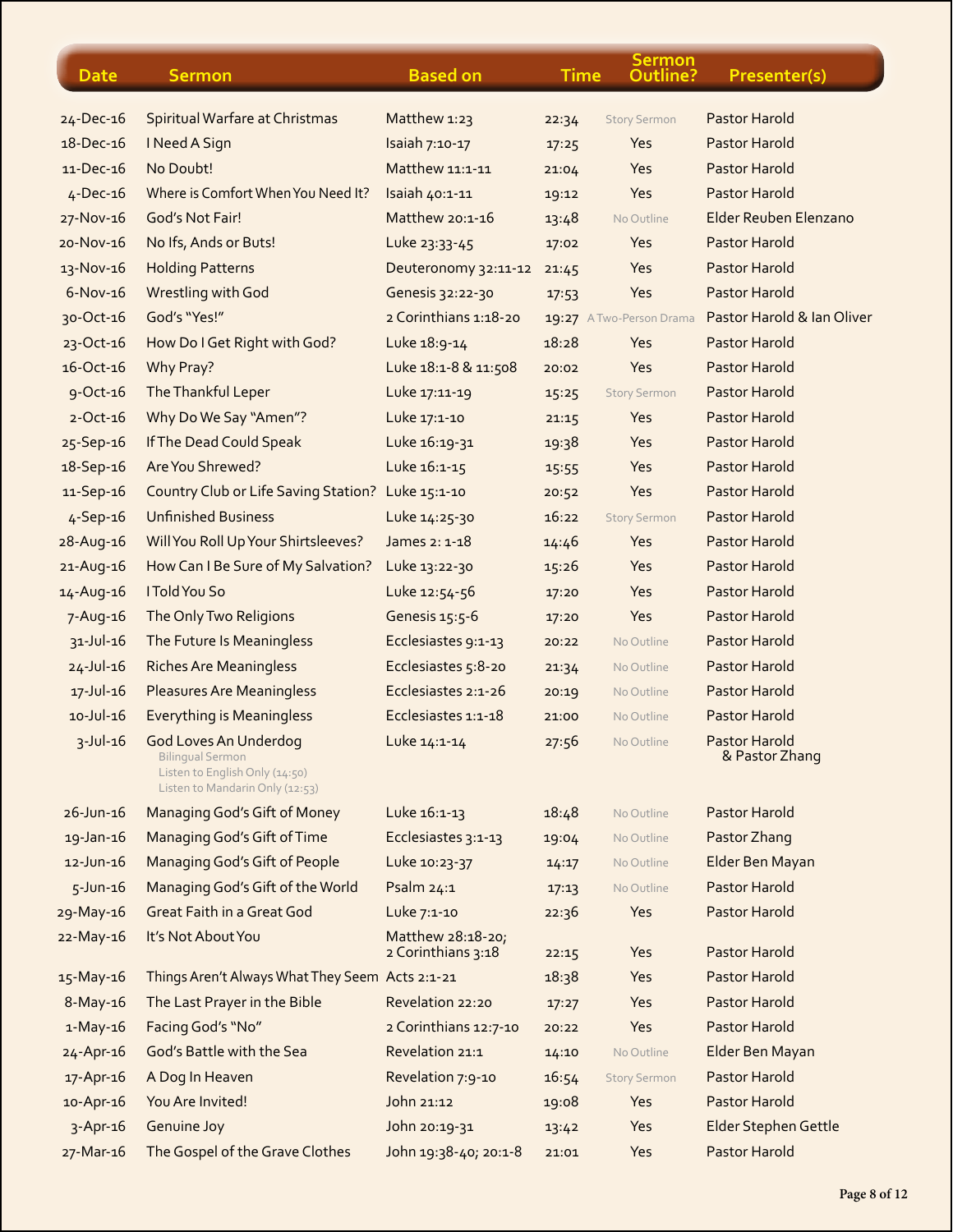| <b>Date</b>     | <b>Sermon</b>                                  | <b>Based on</b>                               | <b>Time</b> | <b>Sermon</b><br>Outline? | Presenter(s)                                  |
|-----------------|------------------------------------------------|-----------------------------------------------|-------------|---------------------------|-----------------------------------------------|
| 25-Mar-16       | The Whipping Boy                               | Isaiah 53:4-5                                 | 15:10       | No Outline                | <b>Pastor Harold</b>                          |
| 24-Mar-16       | Invited Into God's Most Holy Place             | Hebrews 10:20                                 | 15:56       | No Outline                | <b>Pastor Harold</b>                          |
| 20-Mar-16       | Donkey Sunday                                  | John 12:12-19                                 | 17:32       | Yes                       | <b>Pastor Harold</b>                          |
| 13-Mar-16       | It's All About The Cornerstone                 | Luke 20:9-20                                  | 16:31       | No Outline                | <b>Seminary Student</b>                       |
|                 |                                                |                                               |             |                           | Mr. Andrew McDonald                           |
| $6$ -Mar-16     | Who is the Prodigal One?                       | Luke 15:11-22                                 | 22:03       | Yes                       | Pastor Harold                                 |
| 28-Feb-16       | Who Is To Blame?                               | Luke 13:1-9                                   | 18:48       | Yes                       | <b>Pastor Harold</b>                          |
| 21-Feb-16       | Will This House Be Like Shiloh?                | Jeremiah 26:8-15                              | 23:42       | Yes                       | Pastor Harold                                 |
| 14-Feb-16       | The Boy and His Boat                           | 1 Peter 1:18                                  | n/a         | Clown Service             | <b>Isaac the Clown</b><br>(aka Pastor Harold) |
| 7-Feb-16        | Let Down Your Nets                             | Luke 5:1-11                                   | 19:36       | Yes                       | <b>Pastor Harold</b>                          |
| 31-Jan-16       | The Problem with Enthusiasm                    | Jeremiah 1:4-10                               | n/a         | Yes                       | <b>Pastor Harold</b>                          |
| $24 - Jan - 16$ | Christianity: What's In It For Me?             | 1 Corinthians 12:26-27;<br>2 Corinthians 12:9 | n/a         | Yes                       | Pastor Harold                                 |
| 17-Jan-16       | The Source of True Joy                         | John 2:1-11                                   | n/a         | Yes                       | <b>Pastor Harold</b>                          |
| $10$ -Jan- $16$ | Payment Due on a Cancelled Bill                | Luke 3:21-22<br>& Romans 13:8-10              | 19:55       | Yes                       | <b>Pastor Harold</b>                          |
| 03-Jan-16       | <b>Taking Care of Business</b>                 | Luke 2:40-52                                  | 16:36       | Yes                       | <b>Pastor Harold</b>                          |
| 31-Dec-15       | Thank God for Church Announcements             | John $1:14$                                   | n/a         | No Outline                | Pastor Harold                                 |
| 27-Dec-15       | <b>Waiting for God</b>                         | Luke 2:25-40                                  | 14:46       | Yes                       | <b>Elder Stephen Gettle</b>                   |
| 25-Dec-15       | Let's Cancel Christmas<br>(English & Mandarin) | Philippians 2:5-11                            | 25:58       | No Outline                | <b>Pastor Harold</b><br>& Pastor Zhang        |
| $24 - Dec-15$   | What Is The Reason for Christmas?              | 2 Corinthians 5:18-20                         | 22:50       | <b>Story Sermon</b>       | <b>Pastor Harold</b>                          |
| 20-Dec-15       | <b>Christmas Gifts for Jesus</b>               | Matthew 2                                     | 14:05       | Yes                       | Pastor Harold                                 |
| 13-Dec-15       | Afraid?                                        | Philippians 4:6-7<br>& Matthew 10:26-31       | 19:26       | Yes                       | <b>Pastor Harold</b>                          |
| $6-Dec-15$      | Don't Hang Up the Phone!                       | Luke 3:4                                      | 21:17       | Yes                       | <b>Pastor Harold</b>                          |
| 29-Nov-15       | <b>Real Satisfaction</b>                       | 1 Thessalonians 3:12-13                       | 21:11       | Yes                       | <b>Pastor Harold</b><br>(with The Crew)       |
| 22-Nov-15       | God's Alarm Clock                              | Mark 13:32-37                                 | 14:00       | Yes                       | Elder Ben Mayan                               |
| 15-Nov-15       | Can God Forgive Me?                            | Hebrews 10:17-23                              | 22:08       | Yes                       | <b>Pastor Harold</b>                          |
| 8-Nov-15        | A Little Goes A Long Way                       | 1 Kings 7:8-16                                | 20:56       | Yes                       | <b>Pastor Harold</b>                          |
| $1-Nov-15$      | When The Saints Come Marching In               | Isaiah 25:6-9; 26:19                          | 21:39       | Yes                       | Pastor Harold                                 |
| 25-Oct-15       | We Need Reforming                              | Hebrews 13:17-9a                              | 17:41       | Yes                       | Pastor Harold                                 |
| 18-Oct-15       | Your Money or Your Life                        | Mark 10:23 & 25;                              |             |                           | Pastor Harold                                 |
|                 | <b>God Loves Leftovers</b>                     | Ecclesiastes 5:15                             | 20:41       | Yes                       | Elder Reuben Elenzano                         |
| 11-Oct-15       |                                                | Amos 5:6-15                                   | 13:29       | No Outline                | <b>Pastor Harold</b>                          |
| $4$ -Oct-15     | <b>God's Gift of Marriage</b>                  | Genesis 2:18-24                               | 19:30       | Yes                       |                                               |
| 27-Sep-15       | <b>God Is Serious About Sin</b>                | Mark 9:42-48                                  | 19:08       | Yes                       | <b>Pastor Harold</b>                          |
| 20-Sep-15       | People of the Paradox                          | Exodus 32:1-14                                | 20:03       | Yes                       | <b>Pastor Harold</b>                          |
| 13-Sep-15       | People Matter!                                 | Matthew 9:9-13                                | 19:39       | Yes                       | <b>Pastor Harold</b>                          |
| $6-$ Sep $-15$  | <b>Rolled Up Shirtsleeves</b>                  | James 2:1-18                                  | 13:42       | Yes                       | <b>Pastor Harold</b>                          |
| 30-Aug-15       | Let's Get Ready to Rumble                      | Ephesians 6:16-17                             | 21:20       | Yes                       | <b>Pastor Harold</b>                          |
| 23-Aug-15       | When A Little Can Mean A Lot                   | Zechariah 4:10                                | 17:06       | Yes                       | <b>Pastor Harold</b>                          |
| 16-Aug-15       | Do Wrinkles Hurt?                              | Proverbs 9:10-11<br>& Psalm 37:25             | 19:35       | Yes                       | Pastor Harold                                 |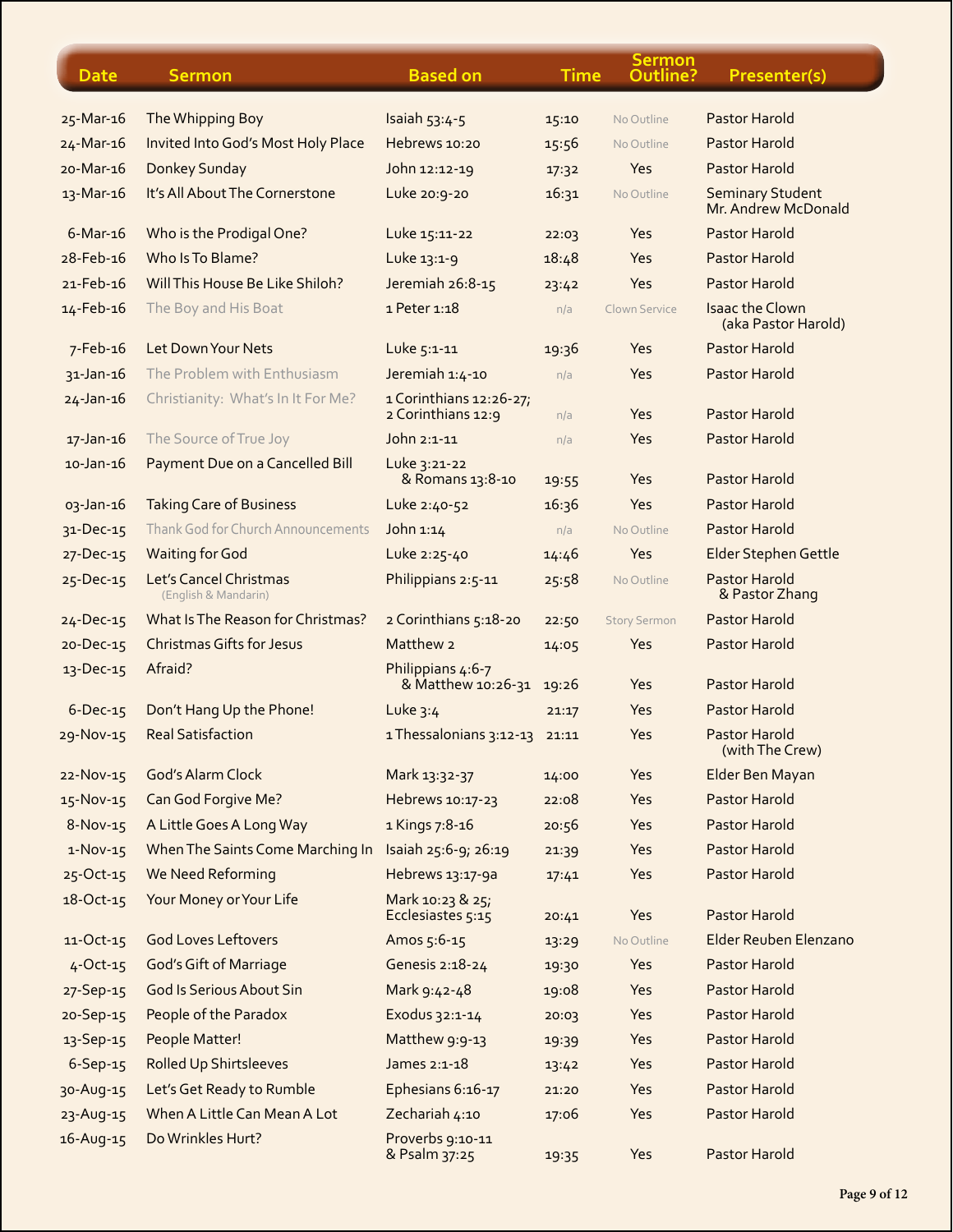| <b>Date</b>     | <b>Sermon</b>                                             | <b>Based on</b>                       | <b>Time</b> | <b>Sermon</b><br>Outline?         | Presenter(s)                                |
|-----------------|-----------------------------------------------------------|---------------------------------------|-------------|-----------------------------------|---------------------------------------------|
| 9-Aug-15        | Are You Hungry?                                           | John 6:48-51                          | 20:14       | Yes                               | <b>Pastor Harold</b>                        |
| $2 - Aug - 15$  | Short, But Sweet                                          | John 6:27-29                          | 18:02       | Yes                               | <b>Pastor Harold</b>                        |
| $26 - Jul - 15$ | Living Under God's Rainbow                                | Genesis 9:12-13                       | 15:12       | Yes                               | <b>Pastor Harold</b>                        |
| $19 - Jul - 15$ | The Ministry of Reconciliation                            | 2 Corinthians 5:14-19                 | 12:36       | <b>Story Sermon</b>               | <b>Pastor Harold</b>                        |
| $12 -$ Jul-15   | Insurance or Assurance?                                   | Luke 23:46                            | 17:33       | Yes                               | Pastor Harold                               |
| $5$ -Jul-15     | <b>God Knows How You Feel</b><br>(English & Mandarin)     | Hebrews 4:14-16                       | 15:41       | No Outline                        | <b>Pastor Harold</b><br>& Pastor Zhang      |
| $28 - Jun - 15$ | What Does the Bible Say About Money?                      | 2 Corinthians 8:9                     | 16:44       | Yes                               | Pastor Harold                               |
| $21$ -Jun-15    | Where Are The Men?                                        | John 21:15-17                         | 20:09       | Yes                               | <b>Pastor Harold</b>                        |
| 14-Jun-15       | God Opens Our Eyes                                        | 2 Corinthians 5:7;<br>2 Kings 6:15-17 | 16:17       | Yes                               | <b>Pastor Harold</b>                        |
| $7 - Jun - 15$  | Your Mortality is Swallowed Up By Life                    | 2 Corinthians 5:4-5                   | 15:14       | No Outline                        | Rev. Paul Roggow                            |
| 31-May-15       | In Christ Your Guilt is Taken Away                        | Isaiah 6:7                            | 12:45       | No Outline                        | Rev. Paul Roggow                            |
| 24-May-15       | Where's The Power?                                        | Acts 2:1-4                            | 13:39       | No Outline                        | Elder Ben Mayan                             |
| 17-May-15       | God Has a Use for Cracked Pots                            | 2 Corinthians 4:7<br>& 1 Peter 3:15   | 19:13       | Yes                               | <b>Pastor Harold</b>                        |
| 10-May-15       | <b>But God</b>                                            | Ephesians 2:1-5                       | 18:15       | Yes                               | <b>Pastor Harold</b>                        |
| $3-May-15$      | Our Father, The Vinedresser                               | John 15:1-8                           | 22:38       | Yes                               | <b>Pastor Harold</b>                        |
| 26-Apr-15       | On Trial with Jesus                                       | Acts 4:8-12                           | 14:11       | Dialog Sermon                     | <b>Pastor Harold</b><br>with Kevin McDowell |
| 19-Apr-15       | Where Is God?                                             | Luke 24:36-49                         | 18:12       | Yes                               | <b>Pastor Harold</b>                        |
| 12-Apr-15       | D.T. & Me                                                 | John 20:19-31                         | 18:46       | Yes                               | <b>Pastor Harold</b>                        |
| 5-Apr-15        | <b>We Are Going Home (Easter)</b>                         | Isaiah 55:6-13                        | 21:20       | Yes<br>+ Worship Folder           | Pastor Harold                               |
| $3-Apr-15$      | All (Good Friday)                                         | Isaiah $52:13 - 53:12$                | 16:40       | Worship Folder                    | <b>Pastor Harold</b>                        |
| $2-Apr-15$      | He Prepares a Table (Maundy Thursday)                     | Isaiah 49:7-13                        | 14:37       | Worship Folder<br>+ Insert        | <b>Pastor Harold</b>                        |
| 29-Mar-15       | Minding Our Own Business (Palm Sunday) Philippians 2:5-11 |                                       | 22:06       | Yes                               | Pastor Harold                               |
| 22-Mar-15       | Don't Get Bent Out of Shape                               | Luke 13:10-17                         | 21:21       | Yes                               | Pastor Harold                               |
| 15-Mar-15       | Why Would God Love You?                                   | John 3:16                             | 17:43       | Yes                               | Pastor Harold                               |
| $8-Mar-15$      | <b>Human Sacrifice</b>                                    | John 2:13-22                          | 20:12       | Yes                               | <b>Pastor Harold</b>                        |
| $1-Mar-15$      | What's In It For Me?                                      | Mark 8:27-38                          | 19:40       | Yes                               | <b>Pastor Harold</b>                        |
| 22-Feb-15       | The Kingdom Battle                                        | Mark 1:12-15                          | 23:47       | Yes                               | Pastor Harold                               |
| 15-Feb-15       | We All Have Our Ups And Downs                             | Mark 9:2-9                            | 15:18       | Yes                               | <b>Pastor Harold</b>                        |
| 8-Feb-15        | We All Need A Quiet Place                                 | Mark 1:35-39                          | 20:18       | Yes                               | <b>Pastor Harold</b>                        |
| $1-Feb-15$      | Authority!                                                | Mark 1:27-39                          | 16:15       | Yes                               | Pastor Harold                               |
| 25-Jan-15       | Hot Tubs & Fishing Trips                                  | Mark 1:16-20                          | 21:31       | Yes                               | <b>Pastor Harold</b>                        |
| $18 - Jan - 15$ | What An Understatement                                    | John 1:43                             | 16:50       | Yes                               | <b>Pastor Harold</b>                        |
| $11$ -Jan-15    | We Know the Secret                                        | Mark 1:4-11                           | 22:29       | Yes                               | Pastor Harold                               |
| $4-Jan-15$      | The Twelve Days of Christmas                              |                                       | 19:58       | Yes                               | <b>Pastor Harold</b>                        |
| $28 - Dec - 14$ | Christmas Can Be Brutal!                                  | Matthew 2:13-18                       | 18:00       | <b>Story Sermon</b>               | <b>Pastor Harold</b>                        |
| 25-Dec-14       | According to Plan<br>(English & Mandarin)                 | Matthew 2:13-23                       | 32:46       | <b>Story Sermon</b><br>(no slide) | <b>Pastor Harold</b><br>& Pastor Zhang      |
| $24 - Dec-14$   | A Refugee Christmas                                       | Luke 2:1-7                            | 21:32       | <b>Story Sermon</b>               | Pastor Harold                               |
| 21-Dec-14       | Ready or Not Here He Comes!                               | Mark 13:33-37                         | 18:09       | Yes                               | Pastor Harold                               |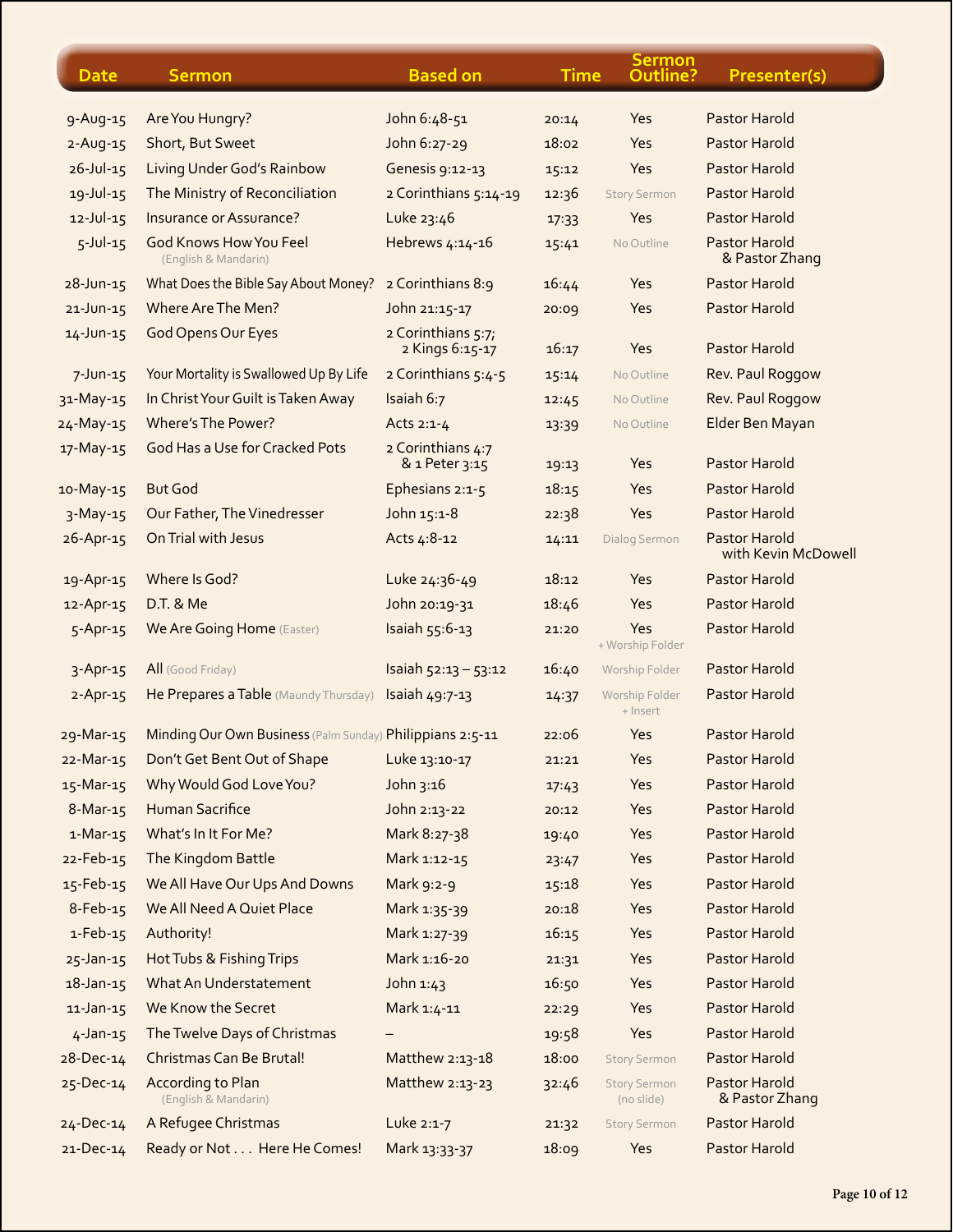| <b>Date</b>     | <b>Sermon</b>                                                     | <b>Based on</b>                                             | <b>Time</b> | <b>Sermon</b><br>Outline? | Presenter(s)                                |
|-----------------|-------------------------------------------------------------------|-------------------------------------------------------------|-------------|---------------------------|---------------------------------------------|
| $14 - Dec-14$   | Judgement Day: Terror or Celebration?                             | Luke 21:25-36                                               | 19:29       | Yes                       | <b>Pastor Harold</b>                        |
| $7$ -Dec-14     | Wake Up Time!                                                     | Romans 13:11-14                                             | 19:11       | Yes                       | <b>Pastor Harold</b>                        |
| 30-Nov-14       | Wait Till Your Father Comes Home                                  | Isaiah 64:1-9                                               | 17:00       | Yes                       | <b>Pastor Harold</b>                        |
| 23-Nov-14       | <b>Batteries Not Included</b>                                     | Matthew 25:1-13                                             | 22:24       | Yes                       | <b>Pastor Harold</b>                        |
| 16-Nov-14       | <b>Friendly Fire</b>                                              | Ephesians 6:10-20                                           | 18:03       | No Outline                | <b>Seminary Student</b><br>Mr. Jason Legacy |
| $9-Nov-14$      | <b>Should Christians Grieve?</b>                                  | 1 Thessalonians 4:13-18                                     | 22:32       | Yes                       | <b>Pastor Harold</b>                        |
| $2-Nov-14$      | <b>Saints: Forgiven Sinners</b>                                   | Revelation 7:9-17                                           | 17:57       | Yes                       | <b>Pastor Harold</b>                        |
| 26-Oct-14       | From Rags to Riches                                               | 1 Corinthians 15:55-16:2;<br>2 Corinthians 8:9              | 18:51       | Yes                       | <b>Pastor Harold</b>                        |
| 19-Oct-14       | Giving with a Cheerful Heart                                      | 2 Corinthians 9:6-15                                        | 23:45       | Yes                       | <b>Pastor Harold</b>                        |
| $12 - Oct-14$   | <b>Giving by Grace</b>                                            | 2 Corinthians 8:1-9                                         | 18:09       | No Outline                | Pastor Zhang                                |
| $5$ -Oct-14     | <b>Risky Llving</b>                                               | Matthew 25:14-30                                            | 24:33       | Yes                       | <b>Pastor Harold</b>                        |
| 28-Sep-14       | <b>Who Needs Encouragement?</b>                                   | Philippians 2:1-11                                          | 21:19       | Yes                       | <b>Pastor Harold</b>                        |
| 21-Sep-14       | The Steps to a Meaningful Life                                    | Philippians 1:3,19-21                                       | 18:08       | Yes                       | Pastor Harold                               |
| 14-Sep-14       | Why Forgive?                                                      | Matthew 18:21-35                                            | 19:50       | Yes                       | <b>Pastor Harold</b>                        |
| 7-Sep-14        | <b>Solving Personal Conflict</b>                                  | Matthew 18:15-17                                            | n/a         | Yes                       | <b>Pastor Harold</b>                        |
| 31-Aug-14       | Pardon Me                                                         | Romans 8:1 & 5:1-11                                         | 22:27       | Yes                       | Pastor Harold                               |
| $24 - Aug - 14$ | Confessing the Faith                                              | Matthew 16:13-20                                            | 16:50       | Yes                       | <b>Pastor Harold</b>                        |
| 17-Aug-14       | Dogged Love                                                       | Matthew 15:21-28                                            | 22:17       | Yes                       | <b>Pastor Harold</b>                        |
| 10-Aug-14       | Keeping Our Heads Above Water                                     | Matthew 14:22-33                                            | n/a         | Yes                       | <b>Pastor Harold</b>                        |
| $3 - Aug-14$    | The Dance of Death<br>Click Here for video of "Lord of the Dance" | Isaiah 55:1-2                                               | 22:41       | Yes                       | Pastor Harold                               |
| $27 - JU - 14$  | A Treasure Hunt                                                   | Matthew 13:44-52                                            | 18:58       | Yes                       | <b>Pastor Harold</b>                        |
| $20 - JUI - 14$ | Just Ordinary?                                                    | 1 Samuel 1:1-20                                             | 21:30       | Yes                       | <b>Pastor Harold</b>                        |
| $13 - Jul - 14$ | <b>Under Arrest?</b>                                              | Hebrews 5:11-13                                             | 20:33       | Yes                       | <b>Pastor Harold</b>                        |
| $6 - J$ ul-14   | What An Understatement<br>(English & Mandarin)                    | John 1:43-46                                                | 23:45       | No Outline                | Pastor Harold<br>& Pastor Zhang             |
| 29-Jun-14       | Two for a Penny                                                   | Matthew 10:29-30                                            | 9:51        | No Outline                | Elder Stephen Gettle                        |
| 22-Jun-14       | What's It All About?                                              | Romans 6:23                                                 | 22:24       | Yes                       | <b>Pastor Harold</b>                        |
| 15-Jun-14       | Keep Going On!                                                    | Joshua 1:1-5                                                | 20:50       | No Outline                | <b>Pastor Harold</b>                        |
| $8$ -Jun-14     | Thirsty?                                                          | John 7:37-39                                                | 22:20       | Yes                       | <b>Pastor Harold</b>                        |
| $1$ -Jun-14     | A Changed Face and A Set of Wings                                 | John $17:1,5$ ;<br>Matthew $17:1-2$ ;<br>2 Corinthians 3:18 | 21.48       | Yes                       | <b>Pastor Harold</b>                        |
| $25-May-14$     | To Hell and Back                                                  | 1 Peter 3:18-20                                             | 18:11       | Yes                       | <b>Pastor Harold</b>                        |
| $18 - May - 14$ | If You Could Choose the Way to Die                                | Acts 7:58-60                                                | 15:52       | Yes                       | <b>Pastor Harold</b>                        |
| 11-May-14       | <b>God Knows Your Name</b>                                        | John 10:1-8                                                 | 20:47       | Yes                       | <b>Pastor Harold</b>                        |
| $4 - May - 14$  | Salvation: Free, But Not Cheap                                    | 1 Peter 1:17-25                                             | 20:32       | Yes                       | <b>Pastor Harold</b>                        |
| 27-Apr-14       | <b>Holy Happiness</b>                                             | John 20:19-31                                               | 23:11       | Yes                       | <b>Pastor Harold</b>                        |
| 20-Apr-14       | Easter - The Cure for Death                                       | Romans 5:12-17                                              | 22:50       | Yes                       | <b>Pastor Harold</b>                        |
| 18-Apr-14       | Good Friday - The Darkest of All Days                             | Luke 23:44                                                  | 19:19       | No Outline                | <b>Pastor Harold</b>                        |
| 13-Apr-14       | <b>Palm Sunday Hoof Beats</b>                                     | Zechariah 9:9-10                                            | 17:38       | Yes                       | <b>Pastor Harold</b>                        |
| $6 - Apr - 14$  | Touching The Hem of Jesus' Robe                                   | Luke 8:40-48                                                | 17:40       | Yes                       | <b>Pastor Harold</b>                        |
| 30-Mar-14       | Serious Yet Joyful Christian Life                                 | Ephesians 5:15-20                                           | 18:53       | No Outline                | Rev. Sandy Schelp                           |